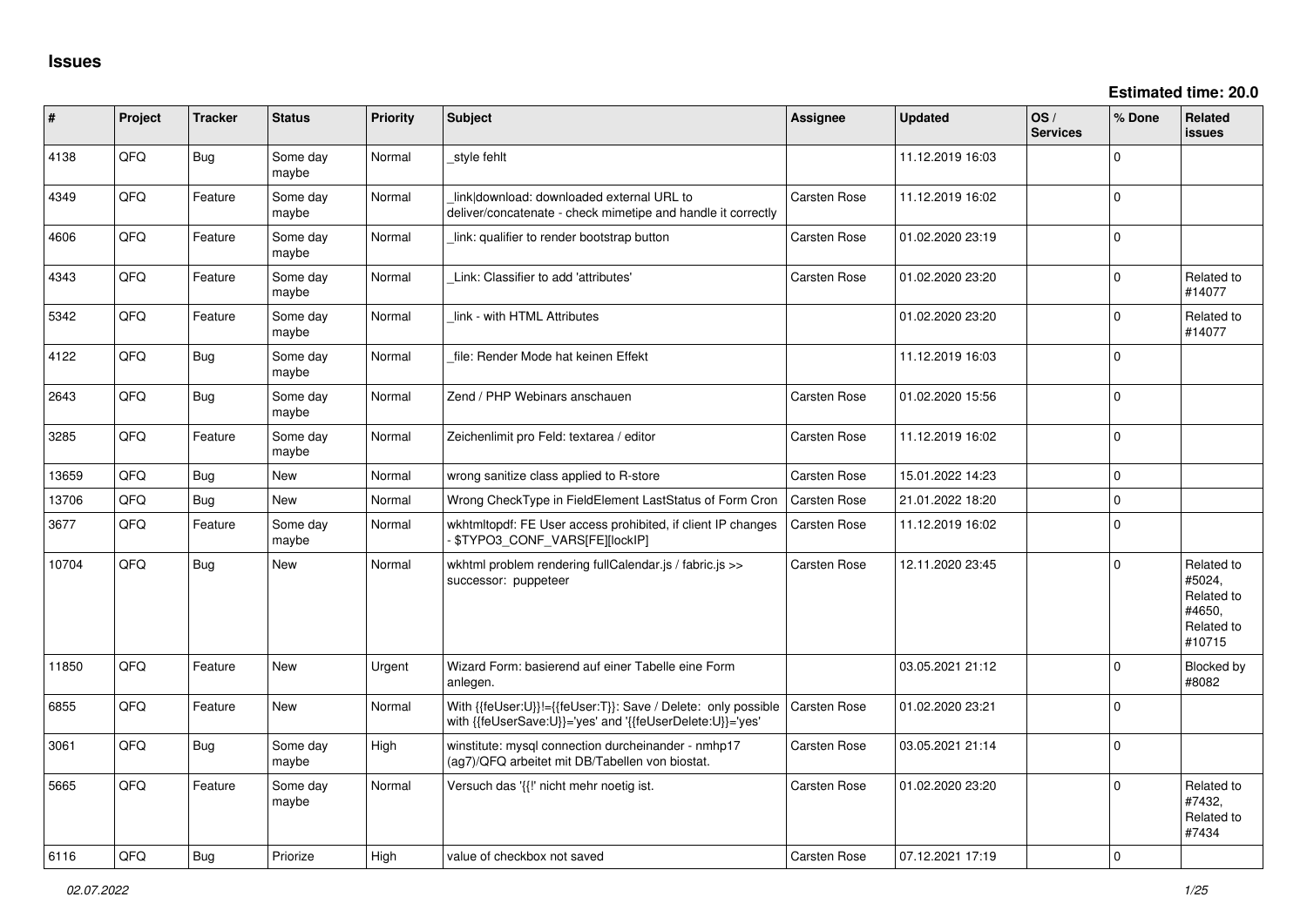| $\vert$ # | Project | <b>Tracker</b> | <b>Status</b>     | <b>Priority</b> | Subject                                                                          | <b>Assignee</b> | <b>Updated</b>   | OS/<br><b>Services</b> | % Done      | Related<br>issues                                                      |
|-----------|---------|----------------|-------------------|-----------------|----------------------------------------------------------------------------------|-----------------|------------------|------------------------|-------------|------------------------------------------------------------------------|
| 4652      | QFQ     | Feature        | Some day<br>maybe | Normal          | UZH CD: Weiterleitung auf benutzerdefinierte 403/404 Seite                       | Carsten Rose    | 01.02.2020 23:20 |                        | $\Omega$    |                                                                        |
| 13354     | QFQ     | Feature        | New               | Normal          | Using Websocket in QFQ                                                           | Carsten Rose    | 10.11.2021 15:47 |                        | $\mathbf 0$ |                                                                        |
| 5991      | QFQ     | Bug            | Some day<br>maybe | Normal          | URLs with ' ' or long parameter are problematic                                  | Carsten Rose    | 01.02.2020 23:19 |                        | $\mathbf 0$ |                                                                        |
| 3332      | QFQ     | Feature        | Some day<br>maybe | Normal          | Uploads: Thumbnails, Details zum hochgeladenen File                              | Carsten Rose    | 11.12.2019 16:02 |                        | $\Omega$    | Related to<br>#3264,<br>Related to<br>#5333                            |
| 7119      | QFQ     | Feature        | New               | Normal          | Upload: scaleDownWidth, scaleDownHeight                                          | Carsten Rose    | 01.02.2020 23:21 |                        | $\mathbf 0$ |                                                                        |
| 7175      | QFQ     | Feature        | New               | Normal          | Upload: md5 hash as filename                                                     | Carsten Rose    | 01.02.2020 23:21 |                        | $\mathbf 0$ |                                                                        |
| 5706      | QFQ     | <b>Bug</b>     | Some day<br>maybe | Normal          | upload: fileDestination needs to be sanatized                                    | Carsten Rose    | 01.02.2020 23:19 |                        | $\mathbf 0$ |                                                                        |
| 7850      | QFQ     | Feature        | New               | High            | Upload records: non 'pathFileName' column                                        | Carsten Rose    | 03.05.2021 21:14 |                        | $\mathbf 0$ |                                                                        |
| 6704      | QFQ     | Feature        | Some day<br>maybe | Normal          | Upload Mode: Bilder in Notizen rechts sollen aktuellen<br>Upload repräsentieren. |                 | 01.02.2020 23:19 |                        | $\Omega$    | Related to<br>#3264                                                    |
| 5305      | QFQ     | Bug            | <b>New</b>        | Normal          | Upload FormElement: nicht disabled by readonly Form                              | Carsten Rose    | 16.06.2021 13:43 |                        | $\Omega$    | Related to<br>#9347,<br>Related to<br>#9834                            |
| 10793     | QFQ     | Feature        | In Progress       | Normal          | <b>Update NPM Packages</b>                                                       | Carsten Rose    | 07.09.2021 13:25 |                        | 30          |                                                                        |
| 9947      | QFQ     | Bug            | Priorize          | Normal          | Unwanted error message if missing 'typeAheadSqlPrefetch'                         | Carsten Rose    | 01.02.2020 10:13 |                        | $\mathbf 0$ |                                                                        |
| 4197      | QFQ     | Feature        | Some day<br>maybe | Normal          | Unit Test fuer JSON Stream von QuickFormQuery.php ><br>doForm()                  | Carsten Rose    | 11.12.2019 16:03 |                        | $\mathbf 0$ |                                                                        |
| 13943     | QFQ     | Bug            | Priorize          | Normal          | unable to find formgroup                                                         | Enis Nuredini   | 28.05.2022 11:03 |                        | $\mathbf 0$ |                                                                        |
| 10661     | QFQ     | <b>Bug</b>     | In Progress       | Normal          | Typo3 Warnungen                                                                  | Carsten Rose    | 07.09.2021 13:23 |                        | $\mathbf 0$ | Related to<br>#12440                                                   |
| 11320     | QFQ     | Feature        | Priorize          | Normal          | Typo3 Version 10 support                                                         | Carsten Rose    | 05.05.2021 22:09 |                        | $\mathbf 0$ |                                                                        |
| 12440     | QFQ     | Feature        | In Progress       | Normal          | Typo3 V10 upgrade (durchfuehren und testen)                                      | Carsten Rose    | 21.03.2022 09:53 |                        | 50          | Related to<br>#12357,<br>Related to<br>#12067,<br>Related to<br>#10661 |
| 7219      | QFG     | <b>Bug</b>     | New               | Normal          | typeSheadSql / typeAheadSqlPrefetch: change to curly<br>braces                   | Carsten Rose    | 01.02.2020 23:21 |                        | $\mathbf 0$ |                                                                        |
| 10588     | QFQ     | <b>Bug</b>     | New               | Normal          | typeahed Tag: Doku anpassen                                                      | Carsten Rose    | 12.11.2020 23:45 |                        | $\mathbf 0$ |                                                                        |
| 9077      | QFQ     | <b>Bug</b>     | New               | Normal          | typeAheadSql: report broken SQL                                                  | Carsten Rose    | 29.06.2022 22:35 |                        | $\mathbf 0$ | Related to<br>#4018                                                    |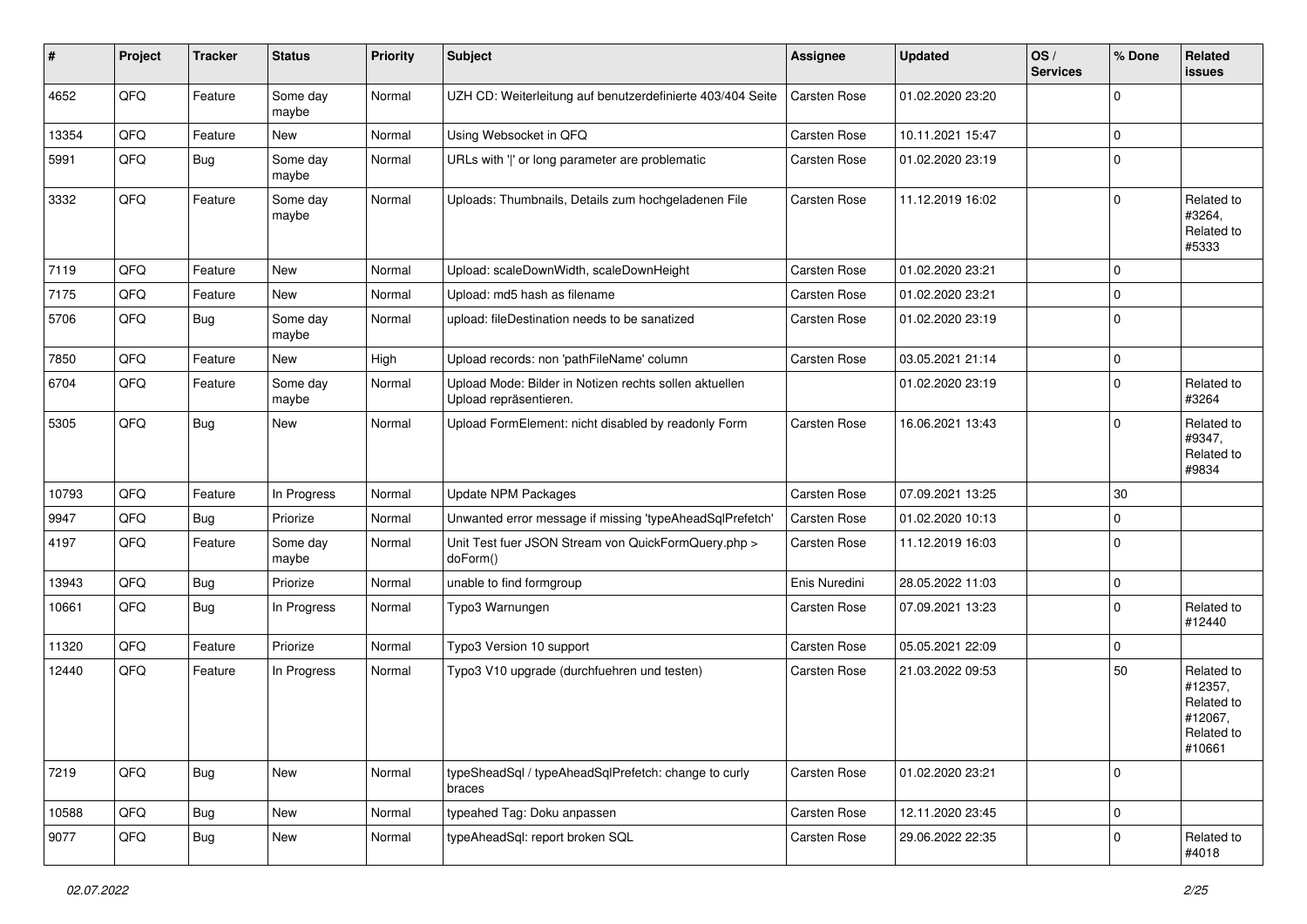| #     | Project    | <b>Tracker</b> | <b>Status</b>     | Priority | <b>Subject</b>                                                                                                                                           | <b>Assignee</b>     | <b>Updated</b>   | OS/<br><b>Services</b> | % Done      | Related<br><b>issues</b>                    |
|-------|------------|----------------|-------------------|----------|----------------------------------------------------------------------------------------------------------------------------------------------------------|---------------------|------------------|------------------------|-------------|---------------------------------------------|
| 9221  | QFQ        | Feature        | <b>New</b>        | Normal   | typeAhead: Zeichenlimite ausschalten                                                                                                                     | <b>Carsten Rose</b> | 29.06.2022 22:36 |                        | $\mathbf 0$ |                                             |
| 10116 | QFQ        | Feature        | Some day<br>maybe | Normal   | TypeAhead: Tag - show inside 'input' element                                                                                                             | <b>Carsten Rose</b> | 16.09.2021 15:09 |                        | $\Omega$    |                                             |
| 10115 | QFQ        | Feature        | New               | Normal   | TypeAhead: static list                                                                                                                                   | <b>Carsten Rose</b> | 26.02.2020 16:42 |                        | 100         |                                             |
| 4457  | QFQ        | <b>Bug</b>     | Priorize          | Normal   | typeahead: pressing return to select an item, saves the form<br>and closes the form.                                                                     | Benjamin Baer       | 03.01.2022 08:01 |                        | $\Omega$    | Related to<br>#4398                         |
| 4398  | QFQ        | Bug            | Some day<br>maybe | Normal   | Typeahead: mouse click in a prefilled input opens a single<br>item dropdown with the current value - click on it seems to<br>set the value, not the key. | Benjamin Baer       | 01.02.2020 23:20 |                        | $\mathbf 0$ | Related to<br>#4457                         |
| 4018  | QFQ        | Feature        | New               | Normal   | typeahead: long query parameter / answer triggers 'Attack<br>detected' and purges current SIP storage.                                                   | <b>Carsten Rose</b> | 29.06.2022 22:46 |                        | $\Omega$    | Related to<br>#9077                         |
| 10640 | QFQ        | Bug            | New               | High     | TypeAhead Tag: FE editierbar trotz readOnly                                                                                                              | <b>Carsten Rose</b> | 03.05.2021 21:12 |                        | $\mathbf 0$ | Related to<br>#7795                         |
| 5805  | <b>OFO</b> | Feature        | Some day<br>maybe | Normal   | TypeAHead SQL value instead of key stored                                                                                                                |                     | 01.02.2020 23:19 |                        | $\Omega$    | Related to<br>#5444                         |
| 3895  | QFQ        | Bug            | Some day<br>maybe | Normal   | typeahead pedantic: on lehrkredit Idap webpass - if only one<br>person is in dropdown, such person can't be selected                                     | <b>Carsten Rose</b> | 11.12.2019 16:03 |                        | $\mathbf 0$ |                                             |
| 5894  | QFQ        | Feature        | Feedback          | Normal   | Typeahead in Report: show/hide rows dynamically                                                                                                          | <b>Carsten Rose</b> | 18.02.2022 08:50 |                        | $\mathbf 0$ | Related to<br>#5893.<br>Related to<br>#5885 |
| 5895  | QFQ        | Feature        | Some day<br>maybe | Normal   | Tutorial: List of all QFQ Features                                                                                                                       |                     | 01.02.2020 23:19 |                        | $\mathbf 0$ |                                             |
| 12400 | QFQ        | Feature        | New               | Normal   | Tutorial ist in QFQ Doku, Wird in der Suche gefunden, es<br>gibt aber kein Menupunkt - Inhalt ueberpruefen                                               | <b>Carsten Rose</b> | 03.05.2021 20:45 |                        | $\mathbf 0$ |                                             |
| 12187 | QFQ        | Bug            | New               | Normal   | Trigger FormAsFile() via Report: probably problem with multi<br>DB setup                                                                                 | Carsten Rose        | 20.03.2021 21:20 |                        | $\mathbf 0$ |                                             |
| 8044  | QFQ        | Feature        | Priorize          | Normal   | Transaction: a) Form, b) Report                                                                                                                          | Carsten Rose        | 05.05.2021 22:14 |                        | $\Omega$    | Related to<br>#8043                         |
| 9968  | QFQ        | Feature        | Priorize          | Normal   | Tooltip in Links for Developer                                                                                                                           | <b>Carsten Rose</b> | 01.02.2020 23:17 |                        | $\mathbf 0$ |                                             |
| 7456  | QFQ        | <b>Bug</b>     | Some day<br>maybe | Low      | Todos in Code: solve or make ticket                                                                                                                      | <b>Carsten Rose</b> | 16.09.2021 15:10 |                        | $\mathbf 0$ |                                             |
| 12664 | QFQ        | Feature        | New               | Normal   | TinyMCE: report/remove malicous HTML/JS Code                                                                                                             | <b>Carsten Rose</b> | 19.03.2022 17:47 |                        | $\mathbf 0$ | Related to<br>#14320                        |
| 12632 | QFQ        | Feature        | New               | Normal   | TinyMCE: Prepare CSS classes for images                                                                                                                  | Carsten Rose        | 04.06.2021 14:35 |                        | 100         | Blocked by<br>#12186                        |
| 7239  | QFQ        | Feature        | New               | Normal   | TinyMCE: html tag whitelist                                                                                                                              | Carsten Rose        | 01.02.2020 23:21 |                        | $\Omega$    | Related to<br>#14320                        |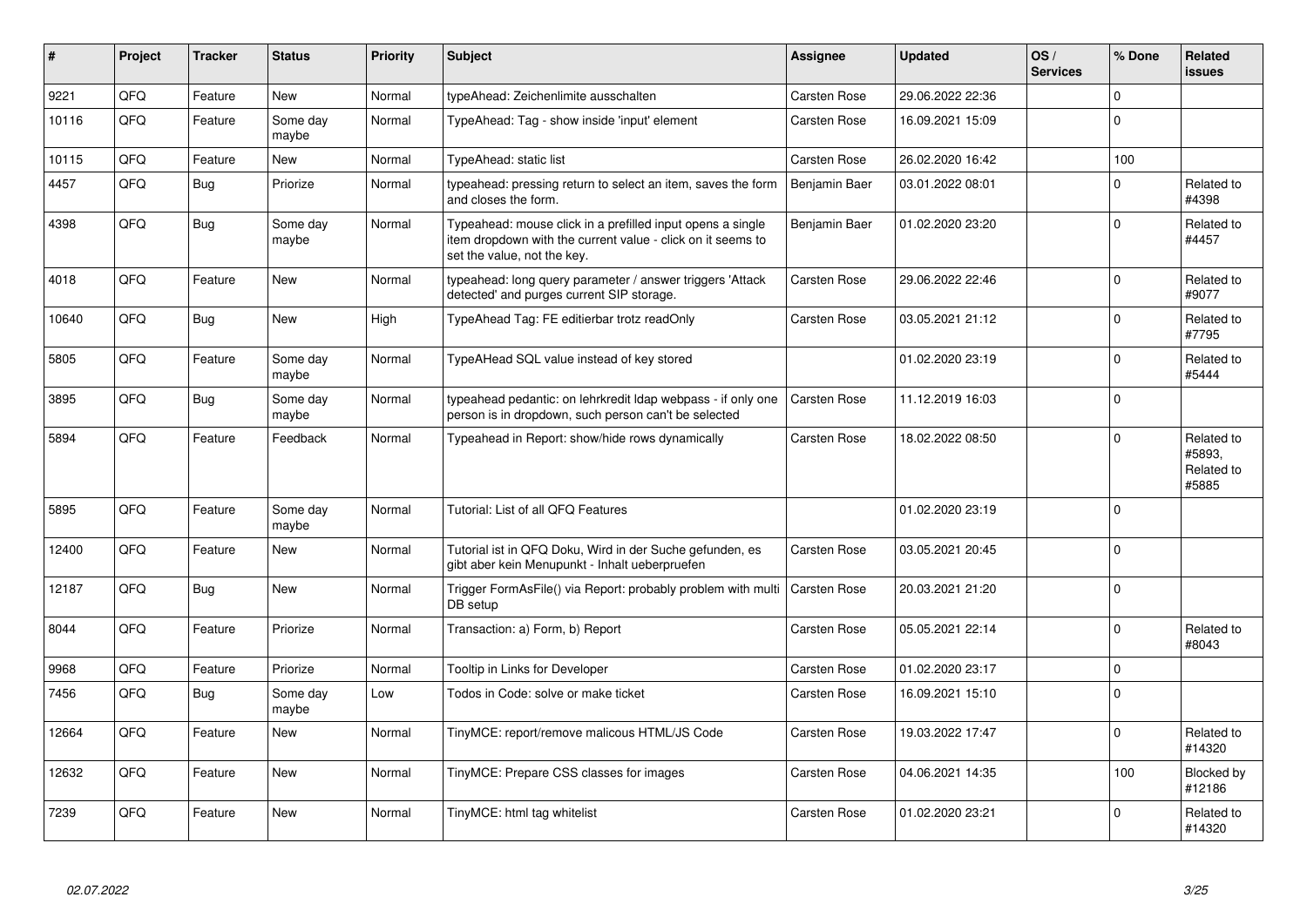| $\sharp$ | Project | <b>Tracker</b> | <b>Status</b>     | <b>Priority</b> | Subject                                                                                                   | <b>Assignee</b>     | <b>Updated</b>   | OS/<br><b>Services</b> | % Done         | Related<br><b>issues</b>                    |
|----------|---------|----------------|-------------------|-----------------|-----------------------------------------------------------------------------------------------------------|---------------------|------------------|------------------------|----------------|---------------------------------------------|
| 14455    | QFQ     | Support        | <b>New</b>        | Normal          | TinyMCE: Activate save button after upload picture over<br>drag&drop                                      | Enis Nuredini       | 01.07.2022 08:37 |                        | $\mathbf 0$    |                                             |
| 12439    | QFQ     | Feature        | In Progress       | Normal          | TinyMCE Paste from Word & Character Count/Limit                                                           | Carsten Rose        | 05.05.2021 22:15 |                        | $\overline{0}$ |                                             |
| 12186    | QFQ     | Feature        | New               | High            | TinyMCE Config für Objekte                                                                                | Carsten Rose        | 07.12.2021 17:19 |                        | $\mathbf 0$    | <b>Blocks</b><br>#12632                     |
| 10782    | QFQ     | Feature        | Feedback          | Normal          | Tiny MCE: Image Upload                                                                                    | Enis Nuredini       | 16.05.2022 23:16 |                        | $\mathbf 0$    | Related to<br>#12452                        |
| 9704     | QFQ     | Feature        | Some day<br>maybe | Normal          | Thumbnails Generieren beim Splitten von PDF Files                                                         | <b>Carsten Rose</b> | 11.12.2019 16:01 |                        | $\overline{0}$ |                                             |
| 5452     | QFQ     | Feature        | Some day<br>maybe | Normal          | Thumbnails from PDF: bad quality                                                                          |                     | 01.02.2020 23:20 |                        | $\overline{0}$ |                                             |
| 7402     | QFQ     | Bug            | Some day<br>maybe | Normal          | thumbnail cache: outdated picture when permission denied<br>and permission resolved.                      |                     | 01.02.2020 23:20 |                        | $\mathbf 0$    |                                             |
| 4757     | QFQ     | Feature        | Some day<br>maybe | Normal          | Test subrecord: download links ok? Links ok?                                                              | <b>Carsten Rose</b> | 01.02.2020 23:20 |                        | $\overline{0}$ |                                             |
| 8056     | QFQ     | Feature        | Some day<br>maybe | Normal          | Termin Organisation (Reservation)                                                                         |                     | 01.02.2020 23:19 |                        | $\mathbf 0$    | Related to<br>#8658                         |
| 4816     | QFQ     | Feature        | Some day<br>maybe | Normal          | Templates for QFQ Reports (Tables, Radios, )                                                              |                     | 01.02.2020 23:20 |                        | $\overline{0}$ |                                             |
| 10345    | QFQ     | Feature        | <b>New</b>        | Normal          | Templates - Patterns QFQ Style                                                                            |                     | 03.05.2021 21:01 |                        | $\mathbf 0$    | Related to<br>#10713                        |
| 4549     | QFQ     | <b>Bug</b>     | Some day<br>maybe | Normal          | TemplateGroups: FE.type SELECT loose selected value<br>after save                                         | <b>Carsten Rose</b> | 01.02.2020 23:20 |                        | $\overline{0}$ | Related to<br>#4548,<br>Related to<br>#4771 |
| 3588     | QFQ     | Bug            | Some day<br>maybe | Normal          | templateGroup: versteckte Elemente werden weiterhin<br>gespeichert.                                       | <b>Carsten Rose</b> | 11.12.2019 16:02 |                        | $\overline{0}$ |                                             |
| 3385     | QFQ     | Feature        | Some day<br>maybe | Normal          | templateGroup: insert/update/delete non primary records                                                   | Carsten Rose        | 11.12.2019 16:02 |                        | $\overline{0}$ |                                             |
| 7521     | QFQ     | Feature        | New               | Normal          | TemplateGroup: fe.type=upload                                                                             | Carsten Rose        | 01.02.2020 23:21 |                        | $\mathbf 0$    | Related to<br>#9706                         |
| 3882     | QFQ     | Bug            | Some day<br>maybe | Normal          | templateGroup: disable 'add' if limit is reached - funktioniert<br>nicht wenn bereits records existierten | Carsten Rose        | 11.12.2019 16:03 |                        | $\overline{0}$ |                                             |
| 12702    | QFQ     | <b>Bug</b>     | New               | High            | templateGroup: broken in multiDb Setup                                                                    | Carsten Rose        | 14.12.2021 16:02 |                        | $\pmb{0}$      |                                             |
| 12045    | QFQ     | Bug            | New               | Normal          | templateGroup afterSave FE: Aufruf ohne<br>sqlHonorFormElements funktioniert nicht                        | Carsten Rose        | 18.02.2021 16:33 |                        | $\overline{0}$ |                                             |
| 12716    | QFQ     | Bug            | New               | Normal          | template group: Pattern only applied to first instance                                                    | Carsten Rose        | 19.03.2022 17:47 |                        | $\overline{0}$ |                                             |
| 4445     | QFQ     | Feature        | Some day<br>maybe | Normal          | template group: Option to simulate fieldset                                                               |                     | 28.06.2021 14:11 |                        | $\mathbf 0$    |                                             |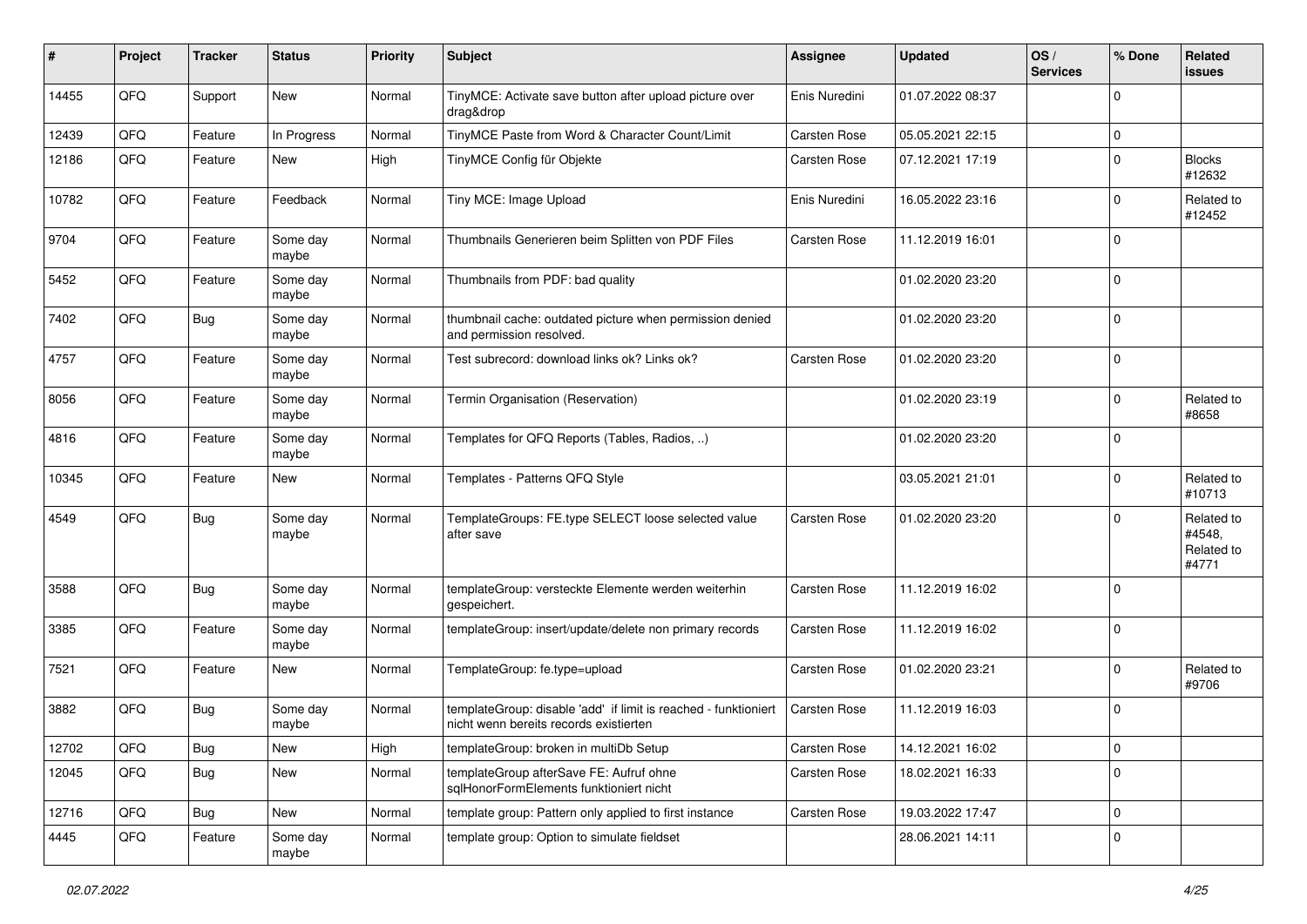| #     | Project | <b>Tracker</b> | <b>Status</b>     | <b>Priority</b> | <b>Subject</b>                                                                                       | <b>Assignee</b>                                        | <b>Updated</b>   | OS/<br><b>Services</b> | % Done         | Related<br><b>issues</b>                    |                      |
|-------|---------|----------------|-------------------|-----------------|------------------------------------------------------------------------------------------------------|--------------------------------------------------------|------------------|------------------------|----------------|---------------------------------------------|----------------------|
| 10506 | QFQ     | <b>Bug</b>     | <b>New</b>        | High            | Template Group broken on MultiDB instance                                                            | Carsten Rose                                           | 03.05.2021 21:12 |                        | $\Omega$       | Related to<br>#10505                        |                      |
| 6970  | QFQ     | Feature        | Some day<br>maybe | Normal          | tablesorter: default fuer 'sortReset' aendern von 'Ctrl' zu 'Alt'                                    | Benjamin Baer                                          | 01.02.2020 23:21 |                        | $\Omega$       |                                             |                      |
| 12679 | QFQ     | Feature        | <b>New</b>        | Normal          | tablesorter: custom column width                                                                     | Carsten Rose                                           | 16.06.2021 11:10 |                        | $\mathbf{0}$   |                                             |                      |
| 11892 | QFQ     | Feature        | <b>New</b>        | Normal          | tablesorter: columns with links are hard to order - new<br>qualifier 'Y: <ord>'</ord>                | Enis Nuredini                                          | 23.03.2022 09:22 |                        | $\Omega$       |                                             |                      |
| 9130  | QFQ     | Feature        | Some day<br>maybe | Normal          | tablesorter: Automatic Row numbering / Zeilenummer                                                   | Benjamin Baer                                          | 01.02.2020 23:22 |                        | $\Omega$       |                                             |                      |
| 10745 | QFQ     | Feature        | Some day<br>maybe | Normal          | Tablesorter Excel Export                                                                             | Carsten Rose                                           | 16.09.2021 15:09 |                        | $\mathbf 0$    |                                             |                      |
| 14304 | QFQ     | Bug            | New               | Normal          | table sorter view safer does not work                                                                | Carsten Rose                                           | 10.06.2022 11:49 |                        | $\Omega$       |                                             |                      |
| 12584 | QFQ     | Feature        | Feedback          | Normal          | T3 v10 migration script: replace alias-patterns (v11)                                                | Carsten Rose                                           | 28.05.2022 11:12 |                        | 100            |                                             |                      |
| 4258  | QFQ     | Feature        | Some day<br>maybe | High            | <b>System Defaults: Forms</b>                                                                        | Carsten Rose                                           | 03.05.2021 21:14 |                        | $\Omega$       |                                             |                      |
| 3402  | QFQ     | Feature        | Some day<br>maybe | Normal          | Syntax Highlighting via CodeMirror                                                                   | Carsten Rose                                           | 11.12.2019 16:02 |                        | 100            | Related to<br>#3207                         |                      |
| 10114 | QFQ     | Feature        | <b>New</b>        | High            | Symbol (Link): 'G:' (Glyphicon) replaced by 'i:' (icon)                                              |                                                        | 07.12.2021 17:19 |                        | $\Omega$       | Related to<br>#3797,<br>Related to<br>#4194 |                      |
| 12520 | QFQ     | Bug            | <b>New</b>        | Normal          | Switch FE User: still active even FE User session expired                                            | Carsten Rose                                           | 19.03.2022 17:48 |                        | $\overline{0}$ |                                             |                      |
| 12477 | QFQ     | Feature        | <b>New</b>        | Normal          | Support for refactoring: Form, FormElement, diverse<br>Tabellen/Spalten, tt-content Records          | Carsten Rose                                           | 03.05.2021 20:45 |                        | $\Omega$       |                                             |                      |
| 7574  | QFQ     | Bug            | <b>New</b>        | Normal          | Substitute error: form element not reported / dont parse<br>Form.note                                | Carsten Rose                                           | 01.02.2020 23:21 |                        | $\overline{0}$ |                                             |                      |
| 7281  | QFQ     | <b>Bug</b>     | Some day<br>maybe | Normal          | Subrecords: on large screen separator line too short                                                 |                                                        | 01.02.2020 23:19 |                        | $\overline{0}$ |                                             |                      |
| 12135 | QFQ     | Feature        | <b>New</b>        | Normal          | Subrecord: Notiz                                                                                     |                                                        | 24.04.2021 16:58 |                        | $\overline{0}$ |                                             |                      |
| 11955 | QFQ     | Feature        | <b>New</b>        | Normal          | subrecord: new title option to set <th> attributes - e.g. to<br/>customize tablesorter options.</th> | attributes - e.g. to<br>customize tablesorter options. | Carsten Rose     | 03.05.2021 20:47       |                | $\Omega$                                    | Related to<br>#11775 |
| 8187  | QFQ     | Feature        | <b>New</b>        | Normal          | Subrecord: enable/hide new button - make new/edit/delete<br>customizeable.                           | Carsten Rose                                           | 06.03.2021 18:44 |                        | $\Omega$       | Related to<br>#11326                        |                      |
| 3432  | QFQ     | Feature        | <b>New</b>        | Normal          | subrecord: dynamicUpdate                                                                             | Carsten Rose                                           | 11.06.2020 21:10 |                        | $\Omega$       | Related to<br>#5691                         |                      |
| 11775 | QFQ     | Feature        | <b>New</b>        | Normal          | Subrecord Tooltip pro Feld                                                                           | Carsten Rose                                           | 18.12.2020 15:22 |                        | $\Omega$       | Related to<br>#11955                        |                      |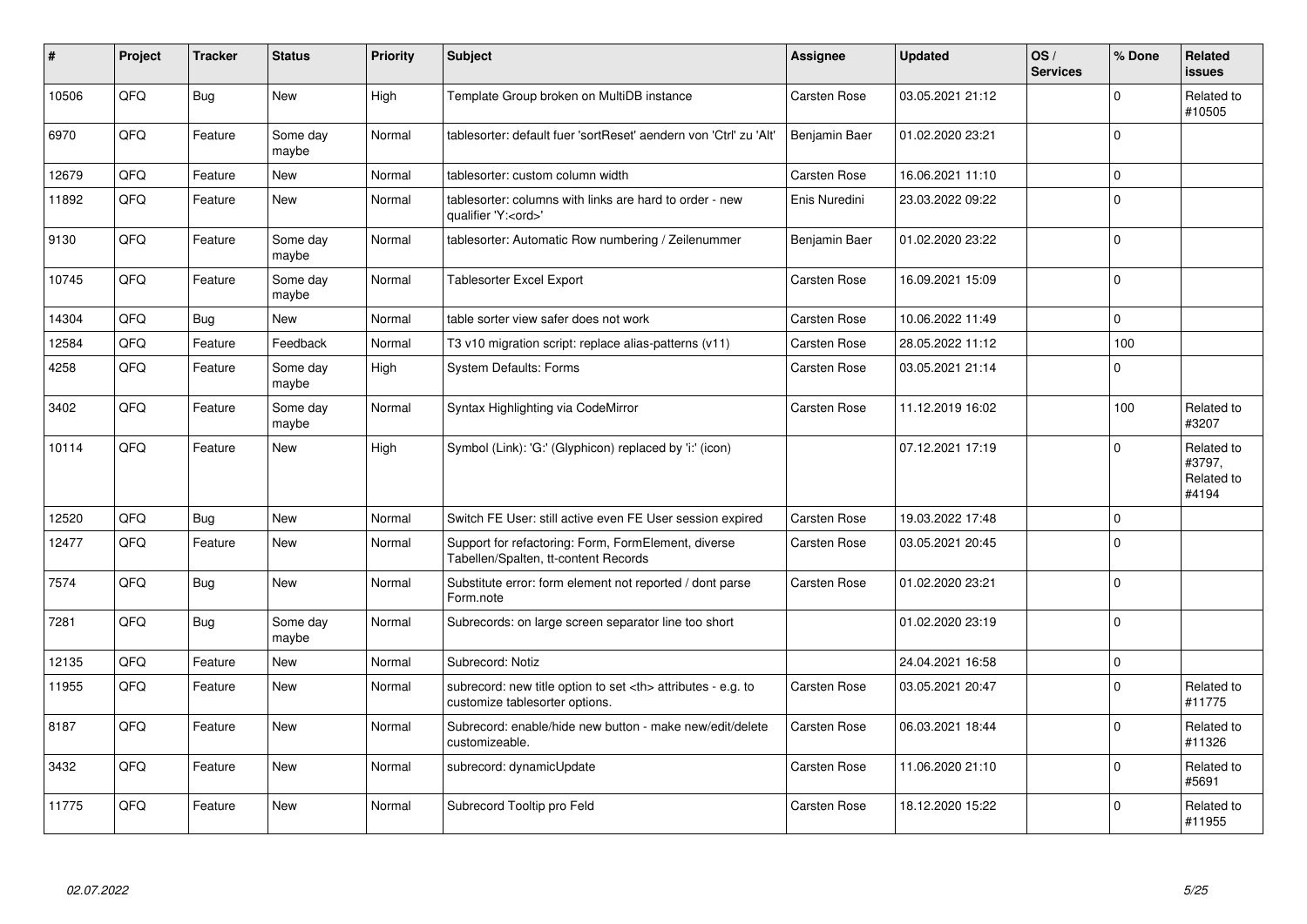| ∦     | Project | <b>Tracker</b> | <b>Status</b>     | <b>Priority</b> | <b>Subject</b>                                                                                     | <b>Assignee</b>     | <b>Updated</b>   | OS/<br><b>Services</b> | % Done      | Related<br><b>issues</b>                      |
|-------|---------|----------------|-------------------|-----------------|----------------------------------------------------------------------------------------------------|---------------------|------------------|------------------------|-------------|-----------------------------------------------|
| 12413 | QFQ     | Feature        | <b>New</b>        | Normal          | STORE_TYPO3: enhance for {{be_users.email:T}},<br>{{fe users.email:T}}                             | Carsten Rose        | 03.05.2021 20:45 |                        | $\Omega$    | Related to<br>#12412,<br>Related to<br>#10012 |
| 9173  | QFQ     | <b>Bug</b>     | Priorize          | Urgent          | Stale Record Lock: Firefox                                                                         | Carsten Rose        | 03.05.2021 21:14 |                        | $\Omega$    | Related to<br>#9789                           |
| 10081 | QFQ     | <b>Bug</b>     | <b>New</b>        | High            | Stale record lock after 'forbidden' character                                                      | <b>Carsten Rose</b> | 03.05.2021 21:12 |                        | $\Omega$    | Related to<br>#10082,<br>Related to<br>#9789  |
| 9129  | QFQ     | Feature        | New               | Normal          | sqlValidate: Message as notification, not as error                                                 | <b>Carsten Rose</b> | 01.02.2020 23:22 |                        | $\mathbf 0$ | Related to<br>#9128                           |
| 4026  | QFQ     | Feature        | Some day<br>maybe | Normal          | sqlLog.sql: log number of FE.id                                                                    | Carsten Rose        | 11.12.2019 16:03 |                        | $\Omega$    | Related to<br>#5458                           |
| 3941  | QFQ     | Feature        | Some day<br>maybe | Normal          | sglAfter: es sollten mehrere moeglich sein                                                         | <b>Carsten Rose</b> | 11.12.2019 16:03 |                        | $\mathbf 0$ | Related to<br>#3942                           |
| 12504 | QFQ     | Feature        | Priorize          | Normal          | sgl.log: report fe.id                                                                              | Carsten Rose        | 05.05.2021 22:09 |                        | $\mathbf 0$ |                                               |
| 4050  | QFQ     | Feature        | New               | Normal          | sql.log: 1) FormElement ID which causes a specific action,<br>2) Result in the same row.           | <b>Carsten Rose</b> | 15.04.2020 11:35 |                        | $\mathbf 0$ | Related to<br>#5458                           |
| 12545 | QFQ     | <b>Bug</b>     | <b>New</b>        | Urgent          | sql.log not created / updated                                                                      | Carsten Rose        | 14.12.2021 16:02 |                        | $\mathbf 0$ |                                               |
| 8806  | QFQ     | Feature        | New               | Normal          | SQL Function nl2br                                                                                 | <b>Carsten Rose</b> | 01.02.2020 23:22 |                        | $\mathbf 0$ |                                               |
| 9928  | QFQ     | Feature        | Priorize          | Normal          | SpecialColumnName: a) Deprecated: ' AS "_+tag " ', b)<br>New: ' AS "_ <tag1><tag2>"'</tag2></tag1> | <b>Carsten Rose</b> | 01.02.2020 23:17 |                        | $\Omega$    | Related to<br>#9929                           |
| 7683  | QFQ     | Feature        | New               | Normal          | Special column names in '{{ SELECT  AS _link }}' should<br>be detected                             | <b>Carsten Rose</b> | 01.02.2020 23:21 |                        | $\mathbf 0$ |                                               |
| 4442  | QFQ     | Feature        | Some day<br>maybe | Normal          | Special Column Name: link - new symbol G (Glyph) to<br>choose any available symbol                 |                     | 11.12.2019 16:02 |                        | $\Omega$    |                                               |
| 12512 | QFQ     | <b>Bug</b>     | New               | Normal          | Some MySQL Installation can't use 'stored procedures'                                              | Carsten Rose        | 19.03.2022 17:48 |                        | $\mathbf 0$ |                                               |
| 12532 | QFQ     | Feature        | New               | High            | SIP-Parameter bei Seitenaufruf in Browser-Console<br>anzeigen                                      | Carsten Rose        | 07.12.2021 17:19 |                        | $\Omega$    | Related to<br>#11893,<br>Related to<br>#14187 |
| 9707  | QFQ     | Feature        | <b>New</b>        | Normal          | SIP security: encode pageld and check pageld on decode                                             | <b>Carsten Rose</b> | 01.02.2020 23:22 |                        | $\mathbf 0$ |                                               |
| 9121  | QFQ     | <b>Bug</b>     | Priorize          | High            | sip links have r and __dbIndexData set                                                             | Carsten Rose        | 12.06.2021 10:41 |                        | $\mathbf 0$ |                                               |
| 7107  | QFQ     | Feature        | Some day<br>maybe | Normal          | Showcase Registration Tool: Anmeldung / Administration :<br>Liste Anmeldungen / Emaileinaldung     | <b>Carsten Rose</b> | 11.12.2019 16:01 |                        | $\mathbf 0$ |                                               |
| 3537  | QFQ     | Feature        | Some day<br>maybe | Low             | SHOW COLUMNS FROM tableName - Extend '{{!'<br>definition                                           | <b>Carsten Rose</b> | 11.12.2019 16:02 |                        | $\Omega$    |                                               |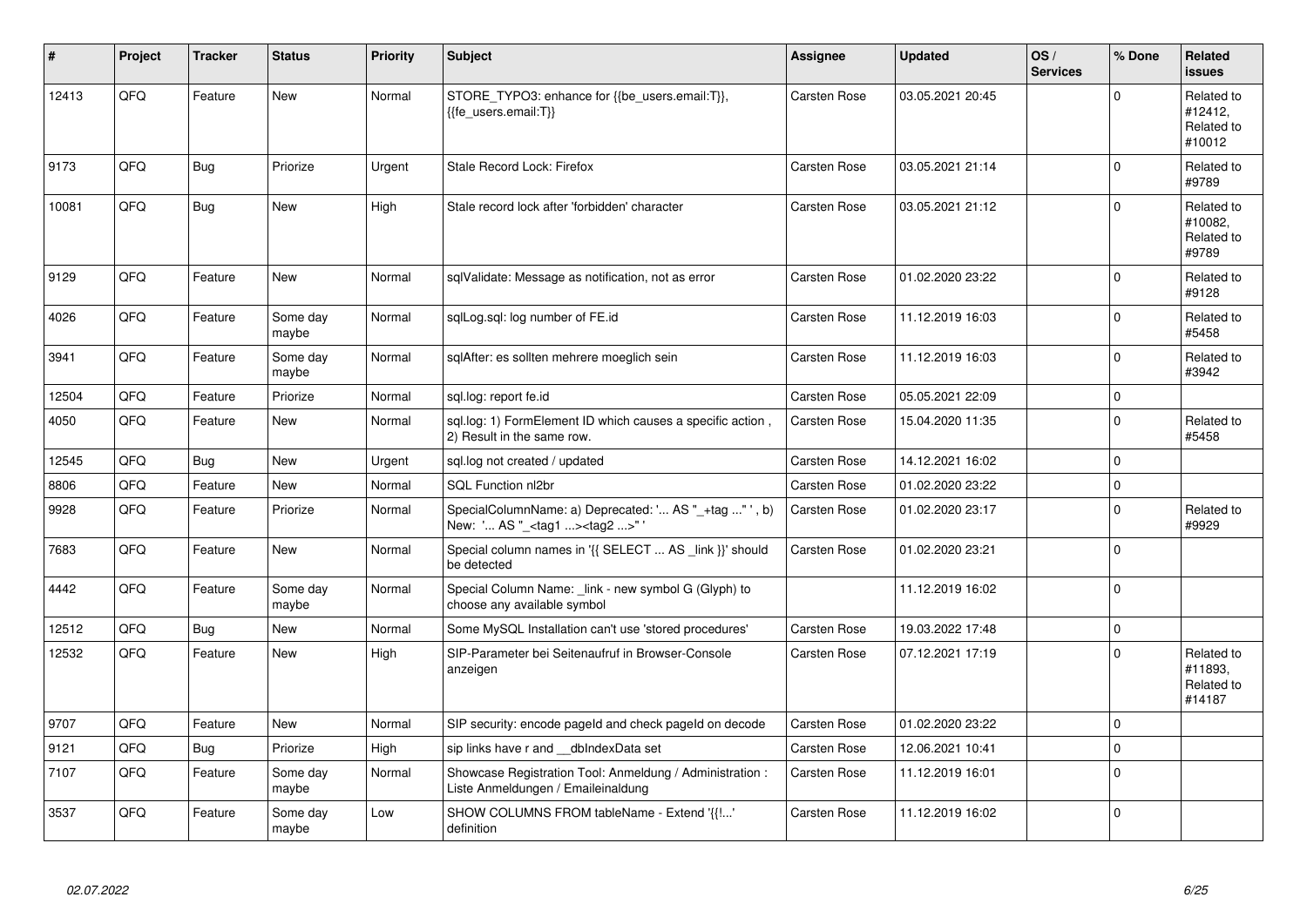| #     | Project | <b>Tracker</b> | <b>Status</b>     | <b>Priority</b> | <b>Subject</b>                                                                                     | Assignee      | <b>Updated</b>   | OS/<br><b>Services</b> | % Done         | Related<br><b>issues</b> |
|-------|---------|----------------|-------------------|-----------------|----------------------------------------------------------------------------------------------------|---------------|------------------|------------------------|----------------|--------------------------|
| 8963  | QFQ     | Feature        | Priorize          | Normal          | Setting values in a store: flexible way                                                            | Carsten Rose  | 05.05.2021 22:10 |                        | $\Omega$       | Related to<br>#8975      |
| 4551  | QFQ     | Feature        | Some day<br>maybe | Normal          | Set 'pills' via dynamicUpdate to show/hide/disabled                                                |               | 01.02.2020 23:20 |                        | $\Omega$       | Related to<br>#3752      |
| 4956  | QFQ     | Feature        | Some day<br>maybe | Normal          | Sendmail: Benutzerdefinierte Headers                                                               | Carsten Rose  | 11.12.2019 16:02 |                        | $\overline{0}$ |                          |
| 7014  | QFQ     | <b>Bug</b>     | New               | Normal          | Sending invalid emails succeeds when<br>debug.redirectAllMailTo is set                             | Carsten Rose  | 01.02.2020 23:21 |                        | $\Omega$       |                          |
| 11080 | QFQ     | Feature        | <b>New</b>        | Normal          | Send MQTT messages                                                                                 | Carsten Rose  | 29.08.2020 19:49 |                        | $\mathbf 0$    |                          |
| 13899 | QFQ     | <b>Bug</b>     | ToDo              | Normal          | Selenium: zum laufen bringen                                                                       | Enis Nuredini | 25.03.2022 10:24 |                        | $\overline{0}$ |                          |
| 13900 | QFQ     | Feature        | Priorize          | Normal          | Selenium: Check das Cookie/PDF funktioniert                                                        | Enis Nuredini | 25.03.2022 12:45 |                        | $\mathbf 0$    |                          |
| 14227 | QFQ     | Feature        | <b>New</b>        | Normal          | Selenium Konkurrenz: cypress.io                                                                    | Enis Nuredini | 28.05.2022 11:02 |                        | $\Omega$       |                          |
| 7616  | QFQ     | <b>Bug</b>     | Priorize          | Normal          | Selectlist with Enum & Dynamic Update                                                              | Carsten Rose  | 01.02.2020 10:13 |                        | $\Omega$       |                          |
| 7519  | QFQ     | Feature        | New               | Normal          | Select: Multi                                                                                      | Carsten Rose  | 01.02.2020 23:22 |                        | $\mathbf 0$    |                          |
| 7730  | QFQ     | Feature        | Priorize          | Normal          | SELECT Box: title in between                                                                       | Benjamin Baer | 01.02.2020 23:22 |                        | $\overline{0}$ |                          |
| 11076 | QFQ     | Feature        | In Progress       | Normal          | SELECT  AS websocket                                                                               | Carsten Rose  | 30.08.2020 17:49 |                        | $\mathbf 0$    |                          |
| 3727  | QFQ     | Feature        | <b>New</b>        | High            | Security: Session Hijacking erschweren                                                             | Carsten Rose  | 03.05.2021 21:14 |                        | 0              |                          |
| 880   | QFQ     | Feature        | Some day<br>maybe | Urgent          | Security: PHP, SQL Injection, XSS                                                                  |               | 03.05.2021 21:14 |                        | $\Omega$       | Related to<br>#14320     |
| 5428  | QFQ     | Feature        | Some day<br>maybe | Normal          | secure thumbnail: late render on access.                                                           | Carsten Rose  | 01.02.2020 23:20 |                        | $\overline{0}$ |                          |
| 5366  | QFQ     | Feature        | Priorize          | Normal          | Saving with keyboard shortcuts                                                                     | Benjamin Baer | 21.03.2022 09:47 |                        | $\mathbf 0$    |                          |
| 12974 | QFQ     | Bug            | New               | High            | Sanitize Queries in Action-Elements                                                                | Carsten Rose  | 07.12.2021 17:19 |                        | $\Omega$       |                          |
| 9394  | QFQ     | Feature        | Priorize          | Normal          | REST: allow for non numerical ids in get requests                                                  | Carsten Rose  | 05.05.2021 22:10 |                        | $\mathbf 0$    |                          |
| 7921  | QFQ     | Feature        | Some day<br>maybe | Normal          | Rest API Export: URL kuerzer machen                                                                |               | 01.02.2020 23:19 |                        | $\overline{0}$ |                          |
| 14028 | QFQ     | Feature        | New               | Normal          | Required notification: visual nicer                                                                | Enis Nuredini | 28.05.2022 11:01 |                        | $\Omega$       |                          |
| 4454  | QFQ     | Bug            | Some day<br>maybe | Normal          | Required Elements: multiple elements in a row - whole row<br>marked if only one input is empty.    | Benjamin Baer | 01.02.2020 23:20 |                        | l O            |                          |
| 9855  | QFQ     | <b>Bug</b>     | <b>New</b>        | Normal          | <b>Required Check</b>                                                                              |               | 01.02.2020 15:56 |                        | $\overline{0}$ |                          |
| 5129  | QFQ     | Feature        | Some day<br>maybe | Normal          | Reports: SQL fuer x Achse und y Achse                                                              |               | 11.12.2019 16:02 |                        | $\Omega$       |                          |
| 5345  | QFQ     | Feature        | <b>New</b>        | Normal          | Report: UPDATE / INSERT / DELETE statements should<br>trigger subqueries, depending on the result. | Carsten Rose  | 27.05.2020 16:11 |                        | $\overline{0}$ |                          |
| 9811  | QFQ     | Feature        | <b>New</b>        | Normal          | Report: tag every n'th row                                                                         | Carsten Rose  | 01.02.2020 23:22 |                        | $\overline{0}$ |                          |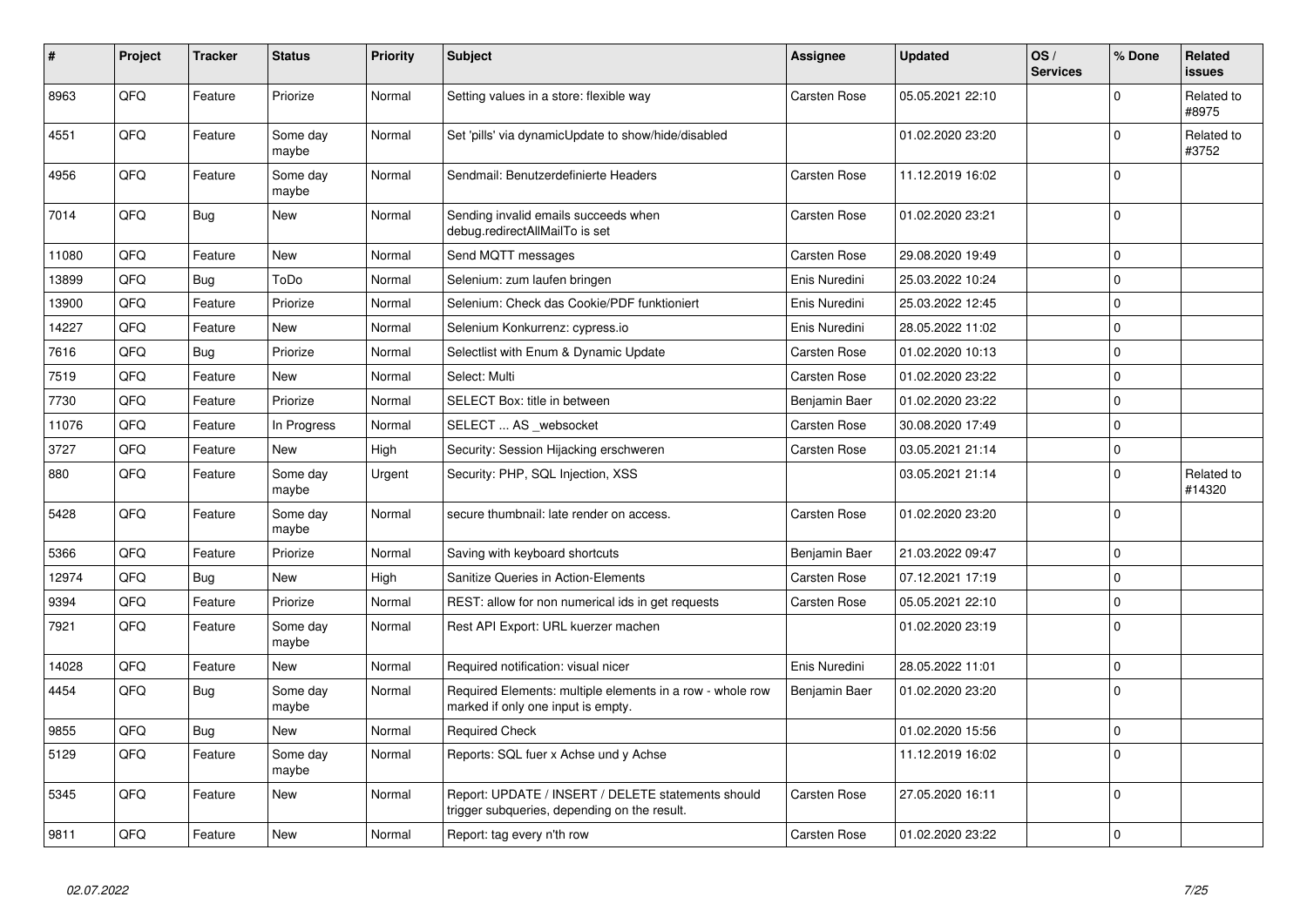| $\vert$ # | Project | <b>Tracker</b> | <b>Status</b>     | <b>Priority</b> | <b>Subject</b>                                                                               | Assignee            | <b>Updated</b>   | OS/<br><b>Services</b> | % Done         | <b>Related</b><br><b>issues</b>                                        |
|-----------|---------|----------------|-------------------|-----------------|----------------------------------------------------------------------------------------------|---------------------|------------------|------------------------|----------------|------------------------------------------------------------------------|
| 4435      | QFQ     | Feature        | Some day<br>maybe | Normal          | Report: striptags - specify allowed tags                                                     |                     | 01.02.2020 23:20 |                        | $\Omega$       |                                                                        |
| 14323     | QFQ     | <b>Bug</b>     | In Progress       | Normal          | Report: render=both single - no impact                                                       | Carsten Rose        | 19.06.2022 18:31 |                        | $\pmb{0}$      |                                                                        |
| 3991      | QFQ     | Feature        | Some day<br>maybe | Normal          | report: Columnname ' skipWrap' skips 'fbeg', 'fend'                                          | <b>Carsten Rose</b> | 11.12.2019 16:03 |                        | $\overline{0}$ |                                                                        |
| 9052      | QFQ     | Feature        | Feedback          | High            | Report: CodeMirror with SQL Syntax Highlight in FE                                           | Enis Nuredini       | 08.06.2022 10:25 |                        | $\mathbf 0$    |                                                                        |
| 3967      | QFQ     | Feature        | Some day<br>maybe | High            | Report: Checkbox, Radio, Dropdown, Input welches ohne<br>Submit funktioniert - 'Inline-Form' | Carsten Rose        | 03.05.2021 21:14 |                        | $\overline{0}$ |                                                                        |
| 11534     | QFQ     | Feature        | <b>New</b>        | Normal          | Report: Action on selected rows - Table batchprocessing<br>feature                           |                     | 18.11.2020 08:15 |                        | $\overline{0}$ |                                                                        |
| 9535      | QFQ     | Bug            | Feedback          | Normal          | Report:  AS ' vertical' - column to wide - vertical >> rot45,<br>rot90                       | Benjamin Baer       | 01.02.2020 15:56 |                        | $\pmb{0}$      |                                                                        |
| 10463     | QFQ     | Feature        | <b>New</b>        | Normal          | Report_link: expliztes setzen von HTML Tags (Bedarf fuer<br>'data-selenium' & 'id')          | Enis Nuredini       | 23.03.2022 09:23 |                        | $\Omega$       | Related to<br>#7648                                                    |
| 6723      | QFQ     | Feature        | <b>New</b>        | Normal          | Report QFQ Installation and Version                                                          | <b>Carsten Rose</b> | 12.06.2021 09:07 |                        | $\overline{0}$ |                                                                        |
| 7261      | QFQ     | Bug            | New               | Normal          | Report pathFilename for user without path, only the filename                                 | <b>Carsten Rose</b> | 01.02.2020 23:21 |                        | $\pmb{0}$      |                                                                        |
| 9983      | QFQ     | Feature        | <b>New</b>        | Normal          | Report Notation: new keyword 'range'                                                         | Carsten Rose        | 01.02.2020 15:55 |                        | $\overline{0}$ |                                                                        |
| 8975      | QFQ     | Feature        | <b>New</b>        | Normal          | Report Notation: 2.0                                                                         | Carsten Rose        | 01.02.2020 23:22 |                        | $\overline{0}$ | Related to<br>#8963                                                    |
| 11323     | QFQ     | Feature        | Some day<br>maybe | Normal          | Report Frontend Editor Modal + Codemirror                                                    | Carsten Rose        | 16.09.2021 15:10 |                        | $\mathbf 0$    | Related to<br>#11036                                                   |
| 10005     | QFQ     | Feature        | Priorize          | Normal          | Report / special column name:  AS _calendar                                                  | Carsten Rose        | 03.06.2020 17:28 |                        | $\pmb{0}$      |                                                                        |
| 4640      | QFQ     | Feature        | Some day<br>maybe | Normal          | Rename System Forms                                                                          |                     | 01.02.2020 23:20 |                        | $\overline{0}$ |                                                                        |
| 12611     | QFQ     | Feature        | Some day<br>maybe | Normal          | Refactoring: Bootstrap with Lazy Loading                                                     | Carsten Rose        | 08.06.2022 10:37 |                        | $\mathbf 0$    | Related to<br>#12490,<br>Related to<br>#10013,<br>Related to<br>#7732  |
| 10012     | QFQ     | Feature        | Priorize          | Normal          | redirectAllMailTo: {{beEmail:T}}                                                             | <b>Carsten Rose</b> | 08.05.2021 09:54 |                        | $\mathbf 0$    | Related to<br>#12412,<br>Related to<br>#12413,<br>Related to<br>#10011 |
| 13700     | QFQ     | Feature        | <b>New</b>        | Normal          | Redesign qfq.io Seite                                                                        | Carsten Rose        | 19.03.2022 17:43 |                        | $\mathbf 0$    |                                                                        |
| 7099      | QFQ     | Feature        | New               | Normal          | Redesign FormEditor                                                                          | <b>Carsten Rose</b> | 01.02.2020 23:21 |                        | $\overline{0}$ |                                                                        |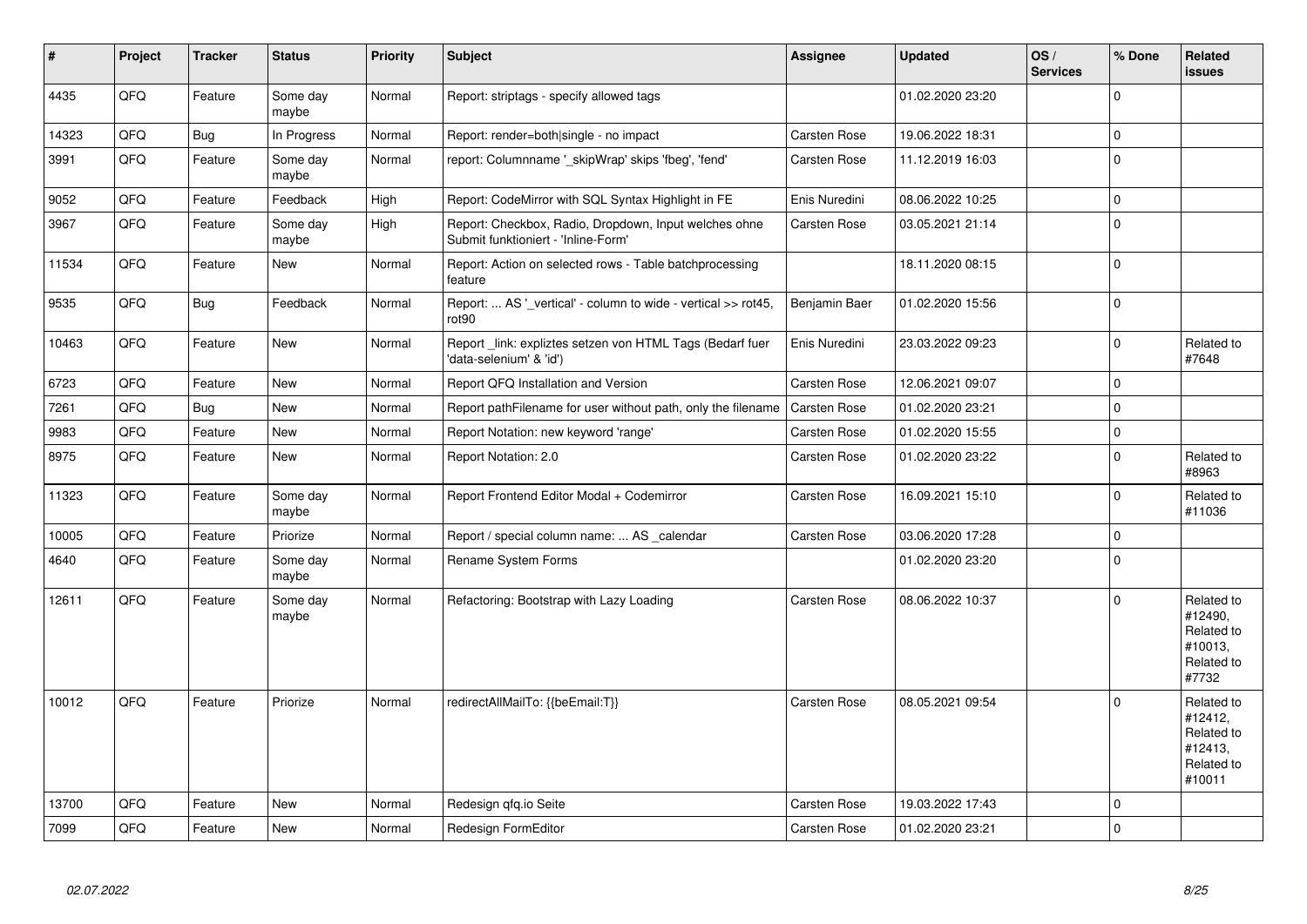| #     | Project | <b>Tracker</b> | <b>Status</b>     | <b>Priority</b> | <b>Subject</b>                                                                      | <b>Assignee</b> | <b>Updated</b>   | OS/<br><b>Services</b> | % Done       | Related<br><b>issues</b>                                             |
|-------|---------|----------------|-------------------|-----------------|-------------------------------------------------------------------------------------|-----------------|------------------|------------------------|--------------|----------------------------------------------------------------------|
| 9789  | QFQ     | Bug            | In Progress       | High            | Record Lock: release to early on 'leave page'                                       | Carsten Rose    | 10.01.2022 09:25 |                        | 100          | Related to<br>#10081.<br>Related to<br>#9173.<br>Related to<br>#8702 |
| 7480  | QFQ     | Feature        | New               | Normal          | Record History (Undo / Redo)                                                        | Carsten Rose    | 11.12.2019 16:16 |                        | $\Omega$     | Related to<br>#2361                                                  |
| 7280  | QFQ     | Feature        | <b>New</b>        | Normal          | recently used table                                                                 | Carsten Rose    | 01.02.2020 23:21 |                        | $\mathbf 0$  |                                                                      |
| 3109  | QFQ     | <b>Bug</b>     | Some day<br>maybe | High            | RealUrl: Links werden nicht korrekt gerendert                                       | Carsten Rose    | 03.05.2021 21:14 |                        | $\mathbf{0}$ |                                                                      |
| 1623  | QFQ     | Feature        | Some day<br>maybe | Normal          | RealURL                                                                             |                 | 11.12.2019 16:03 |                        | 30           |                                                                      |
| 3867  | QFQ     | Feature        | Priorize          | Normal          | Readonly Formular: Template Groups add/delete<br>ausbeldnen                         | Carsten Rose    | 05.05.2021 22:12 |                        | $\mathbf 0$  |                                                                      |
| 7795  | QFQ     | <b>Bug</b>     | <b>New</b>        | Normal          | Readonly Form: Typeahead-Felder                                                     | Carsten Rose    | 01.02.2020 23:22 |                        | $\mathbf 0$  | Related to<br>#10640                                                 |
| 7513  | QFQ     | Bug            | New               | Normal          | Radios not correct aligned                                                          | Carsten Rose    | 01.02.2020 23:22 |                        | $\mathbf 0$  |                                                                      |
| 10766 | QFQ     | <b>Bug</b>     | New               | High            | Radiobutton / parameter.buttonClass=btn-default: dynamic<br>update                  |                 | 03.05.2021 21:12 |                        | $\Omega$     | Related to<br>#11237                                                 |
| 11237 | QFQ     | Bug            | <b>New</b>        | High            | Radiobutton / parameter.buttonClass= btn-default - kein dirty<br>Trigger            | Benjamin Baer   | 03.05.2021 21:12 |                        | $\mathbf 0$  | Related to<br>#10766                                                 |
| 11239 | QFQ     | Bug            | <b>New</b>        | Normal          | Radiobutton (plain): horizontales Rendern abhängig vom<br>Datentyp in der Datenbank | Carsten Rose    | 30.09.2020 18:37 |                        | $\mathbf{0}$ |                                                                      |
| 7924  | QFQ     | Feature        | <b>New</b>        | Normal          | Radio/Checkbox with Tooltip                                                         | Carsten Rose    | 01.02.2020 23:22 |                        | $\mathbf 0$  |                                                                      |
| 9020  | QFQ     | Bug            | Some day<br>maybe | Normal          | radio mit buttonClass und dynamicUpdate lassen sich nicht<br>kombinieren            |                 | 11.12.2019 16:01 |                        | $\mathbf 0$  |                                                                      |
| 6483  | QFQ     | Bug            | <b>New</b>        | Normal          | R Store funktioniert nicht bei 'Report Notation' im FE                              | Carsten Rose    | 01.02.2020 23:21 |                        | $\mathbf 0$  |                                                                      |
| 5851  | QFQ     | Feature        | Some day<br>maybe | Normal          | Queue System implementieren: MQTT, RabbitMQ                                         |                 | 01.02.2020 23:20 |                        | $\Omega$     | Related to<br>#5715                                                  |
| 7520  | QFQ     | Feature        | <b>New</b>        | Normal          | QR Code:  AS _qr ( AS _link)                                                        | Carsten Rose    | 01.02.2020 23:22 |                        | $\mathbf 0$  |                                                                      |
| 13757 | QFQ     | Feature        | New               | High            | QR / Bar-Code Plugin                                                                | Enis Nuredini   | 19.03.2022 17:43 |                        | $\pmb{0}$    |                                                                      |
| 4771  | QFQ     | Bug            | Some day<br>maybe | Normal          | gfg: select-down-values empty after save (edit-form for<br>program administrators)  | Carsten Rose    | 01.02.2020 23:20 |                        | $\mathbf 0$  | Related to<br>#4549, Has<br>duplicate<br>#4282                       |
| 8586  | QFQ     | Feature        | Some day<br>maybe | Normal          | QFQ: Enhance Error message for 'record not found'                                   | Carsten Rose    | 16.09.2021 15:10 |                        | $\Omega$     |                                                                      |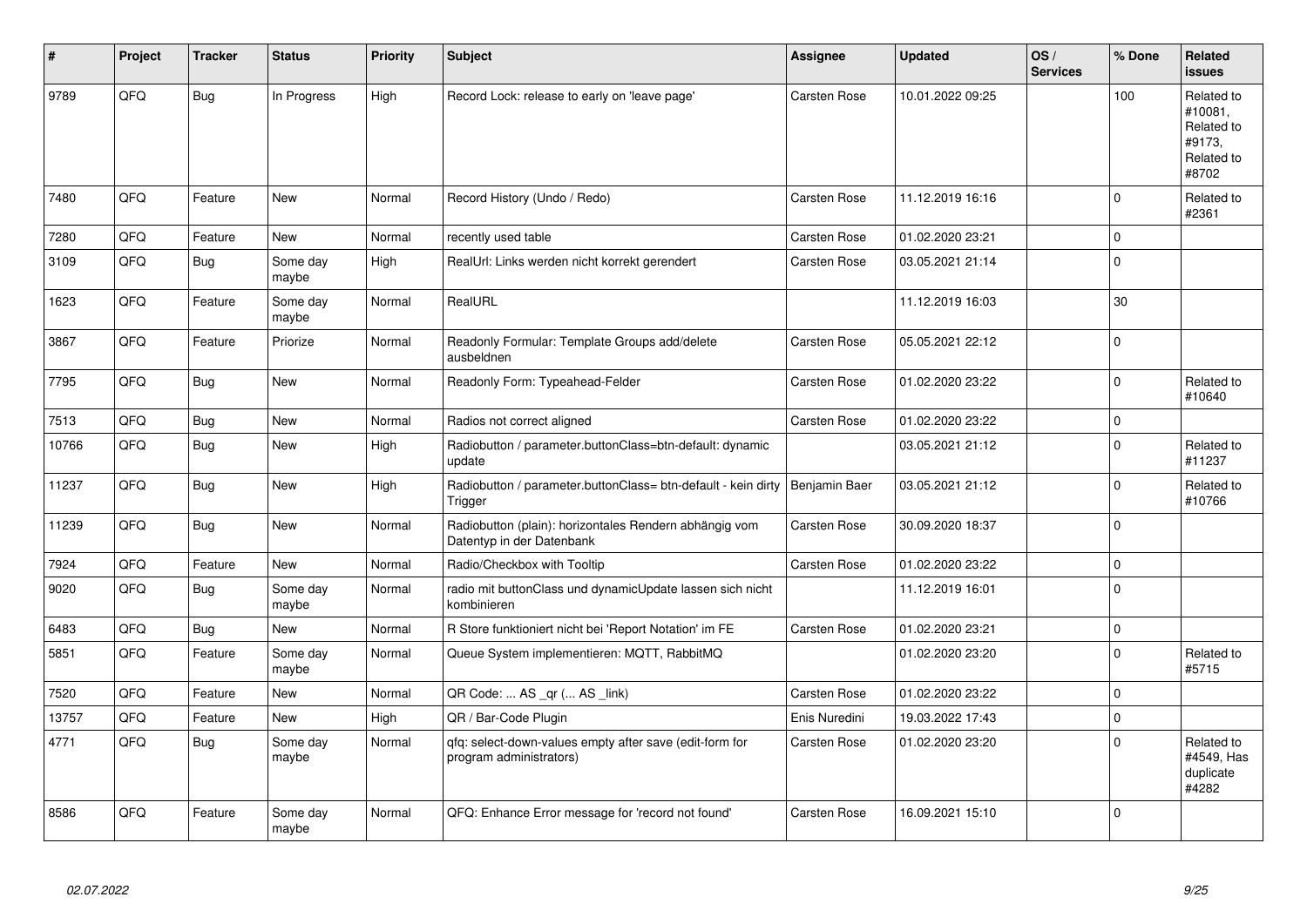| #     | Project | <b>Tracker</b> | <b>Status</b>     | <b>Priority</b> | <b>Subject</b>                                                                                                                        | <b>Assignee</b>        | <b>Updated</b>   | OS/<br><b>Services</b> | % Done         | Related<br><b>issues</b>                                               |
|-------|---------|----------------|-------------------|-----------------|---------------------------------------------------------------------------------------------------------------------------------------|------------------------|------------------|------------------------|----------------|------------------------------------------------------------------------|
| 5480  | QFQ     | Feature        | Some day<br>maybe | Normal          | QFQ: Dokumentation mit Screenshots versehen                                                                                           | <b>Carsten Rose</b>    | 01.02.2020 23:20 |                        | $\Omega$       | Related to<br>#9879                                                    |
| 14187 | QFQ     | Feature        | New               | High            | gfg.log: show current URL                                                                                                             | Carsten Rose           | 28.05.2022 11:02 |                        | $\mathbf 0$    | Related to<br>#13933,<br>Related to<br>#12532,<br>Related to<br>#11893 |
| 6574  | QFQ     | Bug            | Priorize          | Normal          | gfg.log: Fehlermeldung wurde angezeigt, aber nicht geloggt                                                                            | <b>Carsten Rose</b>    | 01.02.2020 10:13 |                        | $\mathbf 0$    |                                                                        |
| 13528 | QFQ     | Bug            | New               | Normal          | qfq.io > releases: es wird kein neues Release angelegt                                                                                | Benjamin Baer          | 19.03.2022 17:46 |                        | $\mathbf 0$    |                                                                        |
| 4839  | QFQ     | Feature        | Some day<br>maybe | Normal          | qfq-handle in <head> Abschnitt</head>                                                                                                 | Carsten Rose           | 11.12.2019 16:02 |                        | $\mathbf 0$    |                                                                        |
| 7108  | QFQ     | Feature        | Some day<br>maybe | Normal          | QFQ Wrap Elements                                                                                                                     |                        | 11.12.2019 16:01 |                        | $\overline{0}$ |                                                                        |
| 3692  | QFQ     | Feature        | Some day<br>maybe | Normal          | QFQ Webseite                                                                                                                          | Benjamin Baer          | 11.12.2019 16:02 |                        | $\mathbf 0$    | Related to<br>#5033                                                    |
| 9927  | QFQ     | Feature        | New               | Normal          | QFQ Update: a) Update nur machen wenn BE User<br>eingeloggt ist., b) Bei Fehler genaue Meldung welcher<br>Updateschritt Probleme hat. | Carsten Rose           | 22.01.2020 12:59 |                        | $\overline{0}$ |                                                                        |
| 7524  | QFQ     | Bug            | <b>New</b>        | Normal          | QFQ throws a 'General Error' if 'fileadmin/protected/log/' is<br>not writeable                                                        | <b>Carsten Rose</b>    | 01.02.2020 23:22 |                        | $\overline{0}$ |                                                                        |
| 5892  | QFQ     | Feature        | Some day<br>maybe | Normal          | QFQ should use T3 API to manipulate FE GROUP<br>membership                                                                            |                        | 01.02.2020 23:20 |                        | $\mathbf 0$    |                                                                        |
| 13609 | QFQ     | Feature        | New               | Normal          | QFQ Introduction: Seite aufloesen                                                                                                     | Philipp<br>Gröbelbauer | 28.05.2022 11:02 |                        | $\overline{0}$ |                                                                        |
| 12465 | QFQ     | Feature        | New               | Normal          | QFQ Function: use in FE to fill StoreRecord                                                                                           | <b>Carsten Rose</b>    | 05.05.2021 21:58 |                        | $\mathbf 0$    |                                                                        |
| 12395 | QFQ     | Bug            | ToDo              | High            | QFQ Function: Result two times shown                                                                                                  | Carsten Rose           | 18.02.2022 08:59 |                        | $\mathbf 0$    |                                                                        |
| 12463 | QFQ     | Bug            | ToDo              | High            | QFQ Function: 'function' and 'sql' on same level - output of<br>sal is shown two times.                                               | Carsten Rose           | 15.12.2021 16:31 |                        | $\mathbf 0$    |                                                                        |
| 12508 | QFQ     | <b>Bug</b>     | In Progress       | High            | afa Form: sendMail                                                                                                                    | Karin Niffeler         | 19.03.2022 17:48 |                        | $\mathbf 0$    |                                                                        |
| 1635  | QFQ     | Feature        | Some day<br>maybe | Normal          | QFQ Extension content record: weitere Optionen<br>einblenden.                                                                         | Carsten Rose           | 11.12.2019 16:03 |                        | $\overline{0}$ |                                                                        |
| 9024  | QFQ     | Bug            | Some day<br>maybe | Normal          | QFQ Einarbeitung                                                                                                                      |                        | 01.02.2020 15:56 |                        | $\overline{0}$ |                                                                        |
| 6140  | QFQ     | Bug            | Priorize          | Normal          | QFQ DnD Sort: Locked fields                                                                                                           | Benjamin Baer          | 21.03.2022 09:56 |                        | $\pmb{0}$      |                                                                        |
| 5389  | QFQ     | Feature        | Some day<br>maybe | Normal          | QFQ Design: Multline label / note                                                                                                     | Benjamin Baer          | 01.02.2020 23:19 |                        | $\mathbf 0$    |                                                                        |
| 5160  | QFQ     | Feature        | Some day<br>maybe | Normal          | QFQ collaborative / together.js, ShareJS, y-js, collaborative,                                                                        |                        | 11.12.2019 16:02 |                        | $\overline{0}$ |                                                                        |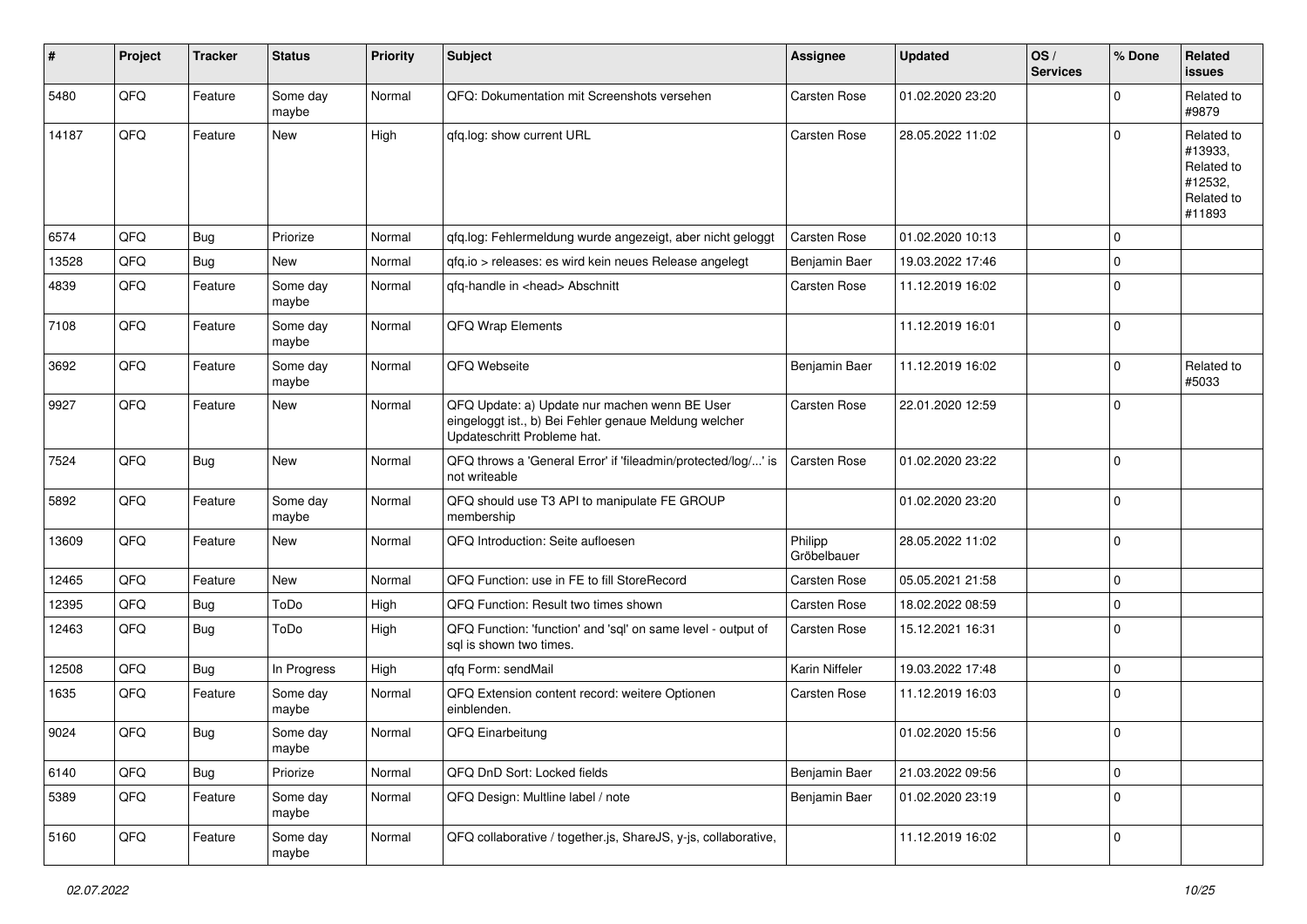| ∦     | Project | <b>Tracker</b> | <b>Status</b>     | <b>Priority</b> | <b>Subject</b>                                                                                              | Assignee       | <b>Updated</b>   | OS/<br><b>Services</b> | % Done       | Related<br><b>issues</b>  |
|-------|---------|----------------|-------------------|-----------------|-------------------------------------------------------------------------------------------------------------|----------------|------------------|------------------------|--------------|---------------------------|
| 13592 | QFQ     | <b>Bug</b>     | <b>New</b>        | Normal          | QFQ Build Queue: das vergeben von Tags klappt nicht. Es<br>werden keine Releases gebaut.                    | Carsten Rose   | 19.03.2022 17:45 |                        | $\Omega$     |                           |
| 14376 | QFQ     | Feature        | <b>New</b>        | Normal          | QFQ Bootstrap: if missing, create stored procedures                                                         | Enis Nuredini  | 19.06.2022 16:37 |                        | $\Omega$     |                           |
| 10124 | QFQ     | Feature        | Feedback          | Normal          | gfg AAI-Login                                                                                               | Karin Niffeler | 07.05.2020 09:36 |                        | $\Omega$     |                           |
| 1234  | QFQ     | Feature        | Some day<br>maybe | Normal          | QF: Record numbering: Im Grid soll in Spalte 1optional die<br>laufende Nummer der Records angezeigt werden. |                | 01.02.2020 23:20 |                        | $\Omega$     |                           |
| 955   | QFQ     | Feature        | Some day<br>maybe | Normal          | QF: Notizen vor/nach dem Form                                                                               |                | 01.02.2020 23:20 |                        | $\Omega$     |                           |
| 1251  | QFQ     | Feature        | Some day<br>maybe | Normal          | QF: Combo                                                                                                   |                | 11.12.2019 16:03 |                        | $\Omega$     |                           |
| 1253  | QFQ     | Feature        | Some day<br>maybe | Normal          | QF: Colorpicker                                                                                             |                | 11.12.2019 16:03 |                        | $\Omega$     |                           |
| 11980 | QFQ     | Feature        | In Progress       | Normal          | protected verzeichnis MUSS geschützt werden                                                                 | Carsten Rose   | 07.09.2021 13:30 |                        | $\Omega$     |                           |
| 9135  | QFQ     | Feature        | Priorize          | Normal          | Progress Bar generic / replace old hourglass download<br>popup                                              | Benjamin Baer  | 03.01.2022 07:43 |                        | $\Omega$     |                           |
| 10658 | QFQ     | <b>Bug</b>     | <b>New</b>        | Normal          | processReadOnly broken                                                                                      | Carsten Rose   | 27.05.2020 17:55 |                        | $\Omega$     |                           |
| 4023  | QFQ     | Feature        | <b>New</b>        | Normal          | prepared statements - FE action: salveld, sqllnsert,<br>sqlUpdate, sqlDelete, sqlBefore, sqlAfter           | Carsten Rose   | 11.12.2019 16:15 |                        | $\mathbf{0}$ |                           |
| 3495  | QFQ     | Feature        | Some day<br>maybe | Normal          | Predifined Parameter werden nicht in '+' (add new record)<br>SIP gerendert.                                 |                | 11.12.2019 16:02 |                        | $\Omega$     |                           |
| 8204  | QFQ     | Feature        | Priorize          | High            | Position 'required mark'                                                                                    | Carsten Rose   | 16.06.2021 13:44 |                        | $\mathbf 0$  |                           |
| 10080 | QFQ     | Feature        | <b>New</b>        | Normal          | Popup on 'save' / 'close': configure dialog (answer<br>yes/no/cancle/)                                      | Carsten Rose   | 28.03.2021 20:52 |                        | $\Omega$     | Is duplicate<br>of #12262 |
| 11668 | QFQ     | Bug            | <b>New</b>        | Normal          | Play function.sql - problem with mysql                                                                      | Carsten Rose   | 03.05.2021 20:48 |                        | $\Omega$     |                           |
| 12556 | QFQ     | Feature        | <b>New</b>        | Normal          | Pills Title: colored = static or dynamic on allrequiredgiven                                                | Benjamin Baer  | 19.03.2022 17:49 |                        | $\Omega$     |                           |
| 2063  | QFQ     | Bug            | Some day<br>maybe | Normal          | Pills auf 'inaktiv' setzen falls keine Element auf dem Pill<br>sichtbar sind.                               | Benjamin Baer  | 11.12.2019 16:03 |                        | $\Omega$     | Related to<br>#3752       |
| 8668  | QFQ     | <b>Bug</b>     | New               | High            | Pill disabled: dyamic mode 'hidden' not respected - FE is still<br>required                                 | Carsten Rose   | 03.05.2021 21:14 |                        | $\Omega$     |                           |
| 10819 | QFQ     | Feature        | <b>New</b>        | Normal          | Persistent SIP - second try                                                                                 | Carsten Rose   | 29.06.2020 23:02 |                        | <sup>0</sup> | Related to<br>#6261       |
| 6261  | QFQ     | Feature        | <b>New</b>        | Normal          | Persistent SIP                                                                                              | Carsten Rose   | 12.06.2021 09:07 |                        | U            | Related to<br>#10819      |
| 7336  | QFQ     | Feature        | Some day<br>maybe | Normal          | PDF Upload: disallow PDFs with specific Meta information                                                    | Carsten Rose   | 11.12.2019 16:01 |                        | $\Omega$     |                           |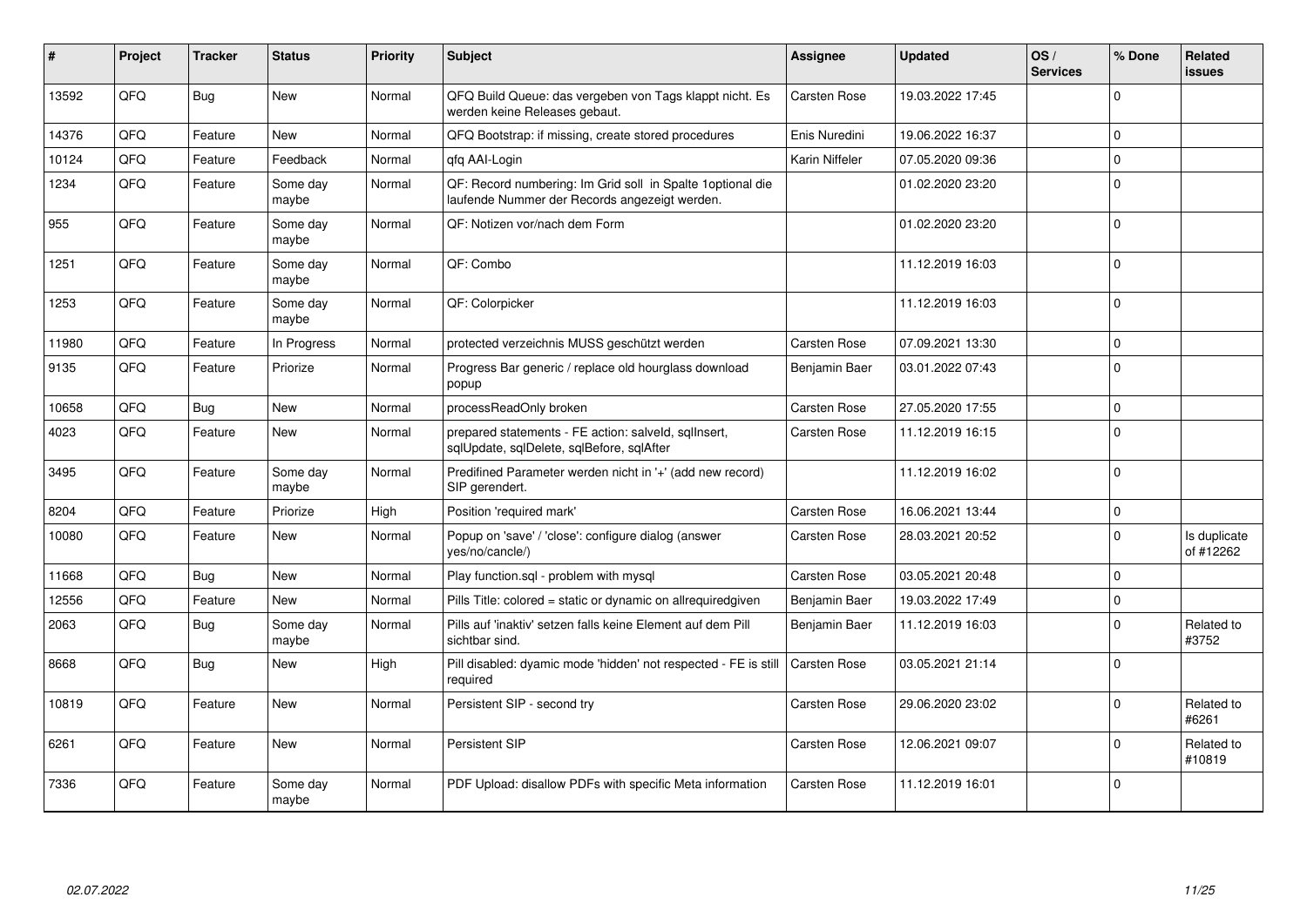| #     | Project | <b>Tracker</b> | <b>Status</b>     | <b>Priority</b> | Subject                                                                                               | <b>Assignee</b>     | <b>Updated</b>   | OS/<br><b>Services</b> | % Done         | Related<br><b>issues</b>                      |
|-------|---------|----------------|-------------------|-----------------|-------------------------------------------------------------------------------------------------------|---------------------|------------------|------------------------|----------------|-----------------------------------------------|
| 5715  | QFQ     | Feature        | New               | High            | PDF Caching                                                                                           | <b>Carsten Rose</b> | 03.05.2021 21:14 |                        | $\Omega$       | Related to<br>#5851,<br>Related to<br>#6357   |
| 8101  | QFQ     | Feature        | Some day<br>maybe | Normal          | Password hash: support further hashing methods                                                        | Carsten Rose        | 16.09.2021 15:10 |                        | $\overline{0}$ |                                               |
| 10384 | QFQ     | Feature        | New               | Normal          | Parameter Exchange QFQ Instances                                                                      |                     | 07.05.2020 09:38 |                        | $\overline{0}$ |                                               |
| 7681  | QFQ     | Feature        | New               | Normal          | Optional switch off 'check for modified record'                                                       | Carsten Rose        | 01.02.2020 23:21 |                        | $\mathbf 0$    |                                               |
| 7650  | QFQ     | Bug            | New               | High            | Optional do not show 'required' sign on FormElement                                                   | Carsten Rose        | 03.05.2021 21:14 |                        | $\overline{0}$ |                                               |
| 14175 | QFQ     | Bug            | In Progress       | Normal          | Opening a form with no QFQ Session cookie fails                                                       | Carsten Rose        | 03.06.2022 10:40 |                        | $\mathbf 0$    |                                               |
| 7685  | QFQ     | Bug            | New               | Normal          | Open FormElement from QFQ error message and save<br>modified record: error about missing {{formId:F}} | Carsten Rose        | 01.02.2020 23:22 |                        | $\overline{0}$ |                                               |
| 10011 | QFQ     | Feature        | Priorize          | Normal          | Offer new STORE_TYPO3 Variable 'beUser', 'beEmail'                                                    | Carsten Rose        | 08.05.2021 09:51 |                        | $\mathbf 0$    | Related to<br>#10012,<br>Related to<br>#12511 |
| 14090 | QFQ     | Feature        | New               | Normal          | Nützliche _script funktionen                                                                          | Carsten Rose        | 28.05.2022 11:03 |                        | $\mathbf 0$    |                                               |
| 12133 | QFQ     | Bug            | New               | Normal          | NPM, phpSpreadSheet aktualisieren                                                                     | Carsten Rose        | 15.03.2021 09:04 |                        | $\mathbf{0}$   |                                               |
| 3613  | QFQ     | Bug            | Some day<br>maybe | Normal          | note /note unchecked -> note div (col-md) wird weiterhin<br>gerendert                                 | Elias Villiger      | 01.02.2020 23:19 |                        | 100            |                                               |
| 4546  | QFQ     | Bug            | Some day<br>maybe | Normal          | NH: SIP storage is destroyed                                                                          |                     | 01.02.2020 23:20 |                        | $\mathbf 0$    |                                               |
| 5782  | QFQ     | Feature        | New               | Normal          | NextCloud API                                                                                         | <b>Carsten Rose</b> | 01.02.2020 10:02 |                        | $\mathbf 0$    |                                               |
| 7229  | QFQ     | Feature        | Some day<br>maybe | Normal          | New FormElement.type: Button                                                                          |                     | 01.02.2021 12:32 |                        | $\overline{0}$ |                                               |
| 4446  | QFQ     | Feature        | Some day<br>maybe | Normal          | New FE get same feldContainerId as last modifed FE                                                    |                     | 01.02.2020 23:20 |                        | $\overline{0}$ |                                               |
| 6084  | QFQ     | Feature        | Some day<br>maybe | Normal          | New escape type: 'D' - convert date                                                                   |                     | 01.02.2020 23:19 |                        | $\overline{0}$ |                                               |
| 6437  | QFQ     | Feature        | New               | Normal          | Neuer Mode Button bei FormElementen                                                                   | <b>Carsten Rose</b> | 01.02.2020 23:21 |                        | $\mathbf 0$    | Related to<br>#9668,<br>Blocked by<br>#9678   |
| 12023 | QFQ     | Feature        | New               | Normal          | MySQL Stored Precdure: QDECODESPECIALCHAR()                                                           | Carsten Rose        | 16.02.2021 11:16 |                        | $\mathbf 0$    | Related to<br>#12022                          |
| 11667 | QFQ     | Bug            | New               | Normal          | MySQL mariadb-server-10.3: Incorrect datetime value                                                   | Carsten Rose        | 03.05.2021 20:48 |                        | $\mathbf 0$    |                                               |
| 9579  | QFQ     | Feature        | Some day<br>maybe | Normal          | Multiform with Process Row                                                                            | Carsten Rose        | 11.12.2019 16:01 |                        | $\mathbf 0$    |                                               |
| 11695 | QFG     | Bug            | New               | Normal          | MultiForm required FE Error                                                                           | Carsten Rose        | 04.12.2020 13:34 |                        | $\overline{0}$ |                                               |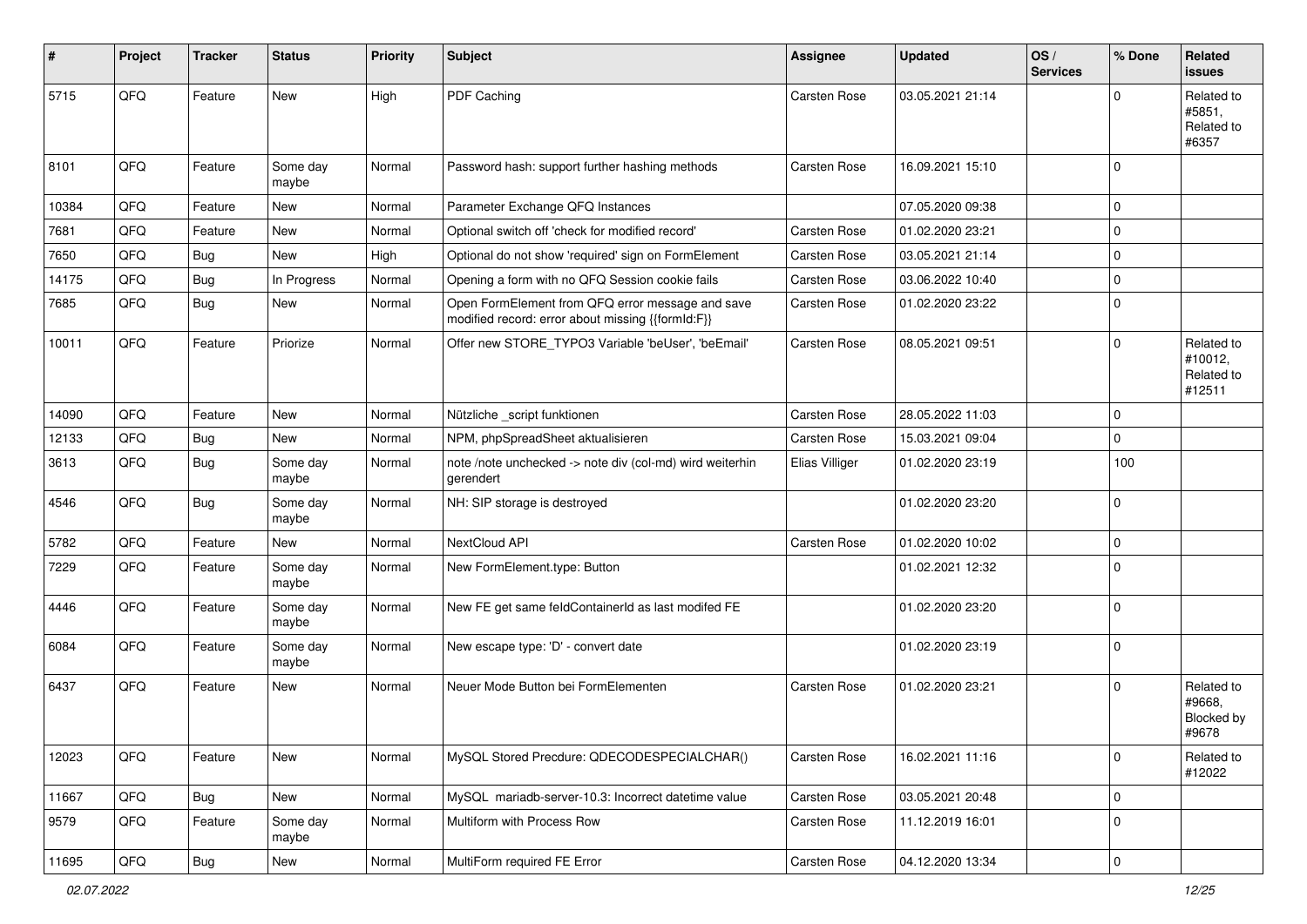| $\vert$ # | Project | <b>Tracker</b> | <b>Status</b>     | <b>Priority</b> | <b>Subject</b>                                                                    | <b>Assignee</b>     | <b>Updated</b>   | OS/<br><b>Services</b> | % Done      | Related<br><b>issues</b>                                             |
|-----------|---------|----------------|-------------------|-----------------|-----------------------------------------------------------------------------------|---------------------|------------------|------------------------|-------------|----------------------------------------------------------------------|
| 5695      | QFQ     | Feature        | In Progress       | Normal          | Multiform                                                                         | <b>Carsten Rose</b> | 02.01.2021 18:38 |                        | $\Omega$    |                                                                      |
| 12325     | QFQ     | <b>Bug</b>     | Priorize          | Normal          | MultiDB form.dblndex not working for report syntax                                | Carsten Rose        | 07.09.2021 13:37 |                        | $\Omega$    | Related to<br>#12145,<br>Related to<br>#12314                        |
| 10714     | QFQ     | Feature        | <b>New</b>        | Normal          | multi Table Form                                                                  | <b>Carsten Rose</b> | 16.03.2021 18:44 |                        | $\mathbf 0$ |                                                                      |
| 7602      | QFQ     | Feature        | ToDo              | High            | Multi Select: with checkboxes                                                     | Benjamin Baer       | 22.03.2022 09:07 |                        | $\mathbf 0$ |                                                                      |
| 11516     | QFQ     | Feature        | <b>New</b>        | Normal          | Multi Page Form (Previous/Next Buttons)                                           | Carsten Rose        | 16.03.2021 17:52 |                        | $\mathbf 0$ |                                                                      |
| 4365      | QFQ     | Feature        | Some day<br>maybe | Normal          | Multi Language: new way of config                                                 | Carsten Rose        | 01.02.2020 23:20 |                        | $\mathbf 0$ |                                                                      |
| 13330     | QFQ     | Feature        | In Progress       | Normal          | Multi Form: Upload                                                                | Carsten Rose        | 07.11.2021 12:40 |                        | 50          | Related to<br>#9706                                                  |
| 13332     | QFQ     | <b>Bug</b>     | <b>New</b>        | Normal          | Multi Form: Required Felder werden visuell nicht markiert.                        | Carsten Rose        | 19.03.2022 17:47 |                        | $\mathbf 0$ |                                                                      |
| 13331     | QFQ     | Bug            | <b>New</b>        | Normal          | Multi Form: Clear Icon misplaced                                                  | Carsten Rose        | 19.03.2022 17:47 |                        | $\mathbf 0$ |                                                                      |
| 10508     | QFQ     | <b>Bug</b>     | <b>New</b>        | High            | Multi Form broken on Multi DB Instance                                            | <b>Carsten Rose</b> | 03.05.2021 21:12 |                        | $\mathbf 0$ |                                                                      |
| 9706      | QFQ     | Feature        | <b>New</b>        | Normal          | Multi File Upload (hidden template group)                                         | Carsten Rose        | 01.02.2020 23:22 |                        | $\Omega$    | Related to<br>#7521,<br>Related to<br>#5562,<br>Related to<br>#13330 |
| 5459      | QFQ     | <b>Bug</b>     | <b>New</b>        | High            | Multi DB: spread system tables between 'QFQ' and<br>'Data'-DB                     | Carsten Rose        | 03.05.2021 21:14 |                        | $\Omega$    | Related to<br>#4720                                                  |
| 10015     | QFQ     | Feature        | Priorize          | Normal          | Monospace in Textarea                                                             | Carsten Rose        | 03.02.2020 13:40 |                        | $\mathbf 0$ |                                                                      |
| 6765      | QFQ     | Feature        | New               | Normal          | Moeglichkeit via QFQ eigene Logs zu schreiben                                     | Carsten Rose        | 01.02.2020 23:21 |                        | $\mathbf 0$ |                                                                      |
| 3646      | QFQ     | Feature        | Some day<br>maybe | Normal          | Moeglichkeit HTML Tags in Reports auszugeben (zu<br>enkodieren: htmlspecialchars) |                     | 11.12.2019 16:02 |                        | $\mathbf 0$ | Related to<br>#14320                                                 |
| 4626      | QFQ     | Feature        | Some day<br>maybe | Normal          | Mobile View: 'classBody=qfq-form-right' makes no sense                            |                     | 01.02.2020 23:20 |                        | $\mathbf 0$ |                                                                      |
| 11523     | QFQ     | Feature        | New               | Normal          | Mit dynamic Update erkennen, ob Upload gemacht wurde                              | <b>Carsten Rose</b> | 13.11.2020 15:07 |                        | $\Omega$    | Related to<br>#9533                                                  |
| 4027      | QFQ     | Feature        | Some day<br>maybe | Normal          | Missing: orange 'check' / 'bullet'                                                |                     | 11.12.2019 16:03 |                        | $\mathbf 0$ |                                                                      |
| 12039     | QFO     | Feature        | New               | Normal          | Missing htmlSpecialChar() in pre processing on form submit                        |                     | 18.02.2021 00:09 |                        | $\mathbf 0$ | Related to<br>#14320                                                 |
| 7104      | QFQ     | Feature        | Some day<br>maybe | Normal          | Manual: hint about escaping if '\r' appears in mail body                          |                     | 11.12.2019 16:01 |                        | $\mathbf 0$ |                                                                      |
| 4440      | QFO     | Feature        | Some day<br>maybe | Normal          | Manual.rst: explain how to. expand PHP Session to 4h                              |                     | 11.12.2019 16:02 |                        | $\mathbf 0$ |                                                                      |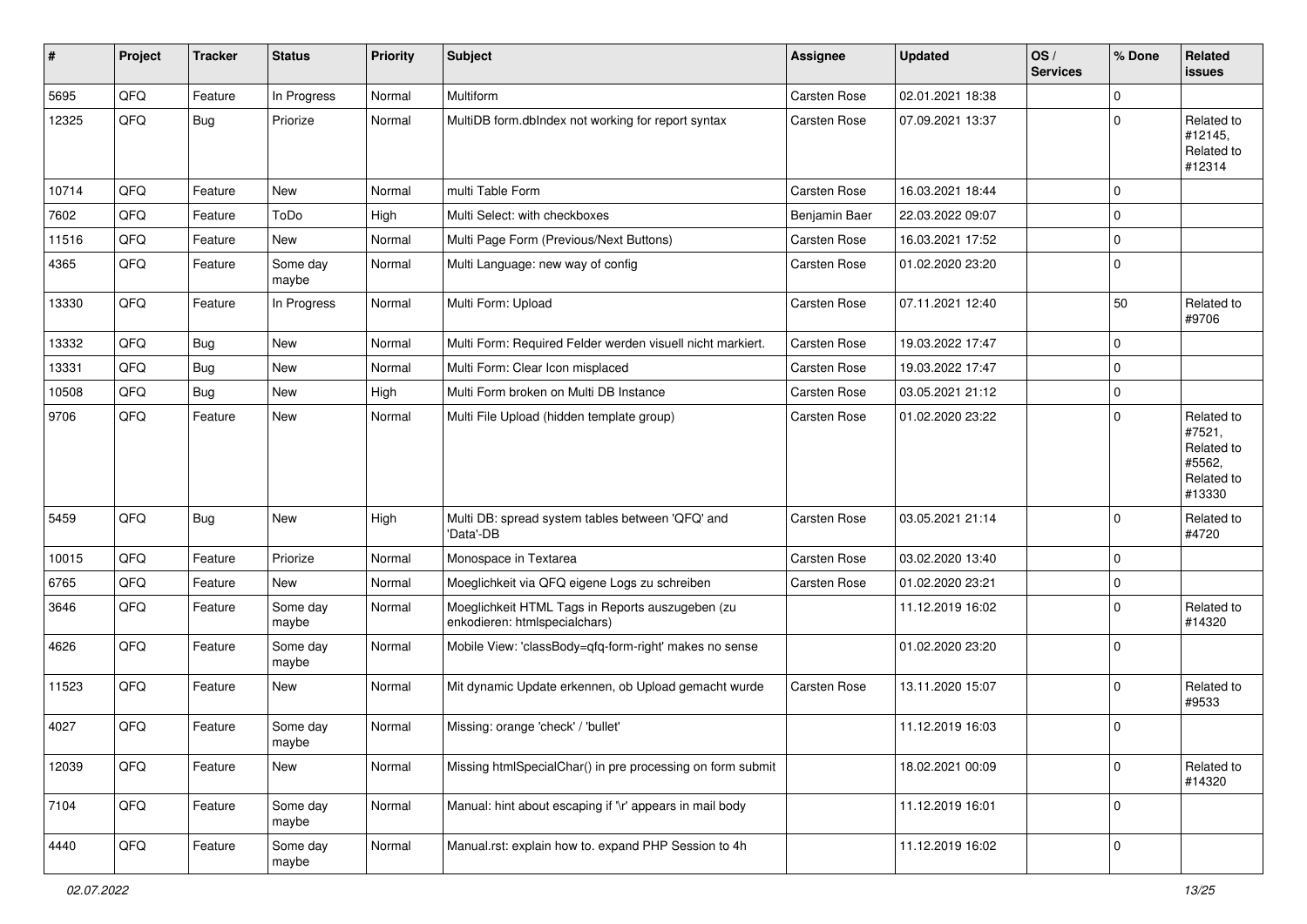| #     | Project | <b>Tracker</b> | <b>Status</b>     | <b>Priority</b> | <b>Subject</b>                                                                                         | <b>Assignee</b>     | <b>Updated</b>   | OS/<br><b>Services</b> | % Done      | Related<br><b>issues</b>                                              |
|-------|---------|----------------|-------------------|-----------------|--------------------------------------------------------------------------------------------------------|---------------------|------------------|------------------------|-------------|-----------------------------------------------------------------------|
| 10014 | QFQ     | Feature        | New               | Normal          | Manual.rst: describe behaviour and process order of<br>fillStoreVar, slaveId, sqlBefore,               | Carsten Rose        | 01.02.2020 22:31 |                        | $\mathbf 0$ |                                                                       |
| 9208  | QFQ     | Feature        | New               | Normal          | Manage 'recent' records                                                                                | Carsten Rose        | 01.02.2020 23:22 |                        | $\mathbf 0$ |                                                                       |
| 11747 | QFQ     | Feature        | New               | Normal          | Maintenance Page with Redirect                                                                         | Carsten Rose        | 03.05.2021 20:47 |                        | $\mathbf 0$ | Related to<br>#11741                                                  |
| 2084  | QFQ     | Feature        | Some day<br>maybe | Normal          | Mailto mit encryption: Subrecord                                                                       | Carsten Rose        | 11.12.2019 16:03 |                        | $\pmb{0}$   | Related to<br>#2082                                                   |
| 5455  | QFQ     | Feature        | Some day<br>maybe | Normal          | Mail Redirects grld abhaengig                                                                          |                     | 01.02.2020 23:20 |                        | $\mathbf 0$ |                                                                       |
| 4974  | QFQ     | Feature        | Some day<br>maybe | Normal          | Long polling - inform all listening clients of changes                                                 |                     | 11.12.2019 16:02 |                        | $\mathbf 0$ |                                                                       |
| 3504  | QFQ     | Feature        | New               | Normal          | Logging: welche Action FEs werden wann wie ausgefuehrt                                                 | <b>Carsten Rose</b> | 01.02.2020 23:21 |                        | $\mathbf 0$ | Related to<br>#5458.<br>Related to<br>#4092                           |
| 5852  | QFQ     | Feature        | Some day<br>maybe | Normal          | Logging: mail.log / sql.log - im FE anzeigen und via AJAX<br>aktualisieren                             | <b>Carsten Rose</b> | 01.02.2020 23:19 |                        | $\mathbf 0$ | Related to<br>#5885                                                   |
| 2361  | QFQ     | Feature        | New               | Normal          | Logging wer/wann/wo welches Formular aufgerufen hat                                                    | <b>Carsten Rose</b> | 11.12.2019 16:15 |                        | $\Omega$    | Related to<br>#4432.<br>Related to<br>#7480                           |
| 9777  | QFQ     | Feature        | New               | Normal          | Logging QFQ Variables                                                                                  | Carsten Rose        | 16.12.2019 17:17 |                        | $\mathbf 0$ |                                                                       |
| 4439  | QFQ     | Feature        | Some day<br>maybe | Normal          | Log: report all actions fired by an FE Element, incl. the<br>original directive (slaveld, sqllnsert, ) |                     | 01.02.2020 23:20 |                        | $\mathbf 0$ | Related to<br>#4432,<br>Related to<br>#5458                           |
| 4433  | QFQ     | Feature        | Some day<br>maybe | Normal          | Log when SIP will be destroyed by QFQ for any (security)<br>reason                                     |                     | 01.02.2020 23:20 |                        | $\mathbf 0$ | Related to<br>#4432,<br>Related to<br>#5458                           |
| 12490 | QFQ     | Feature        | New               | Normal          | Loading Plugins in QFQ - see what tinymce does. (lazy<br>loading)                                      | Benjamin Baer       | 08.06.2022 10:37 |                        | $\mathbf 0$ | Related to<br>#12611,<br>Related to<br>#10013,<br>Related to<br>#7732 |
| 8702  | QFQ     | Feature        | New               | Normal          | Load Record which is locked: missing user info                                                         | Carsten Rose        | 11.12.2019 16:16 |                        | $\pmb{0}$   | Related to<br>#9789                                                   |
| 3617  | QFQ     | Feature        | Some day<br>maybe | Normal          | Load javascripts at bottom                                                                             |                     | 11.12.2019 16:02 |                        | $\pmb{0}$   |                                                                       |
| 10569 | QFQ     | Feature        | Priorize          | Normal          | link_blank more safe                                                                                   | Enis Nuredini       | 25.03.2022 12:44 |                        | $\pmb{0}$   |                                                                       |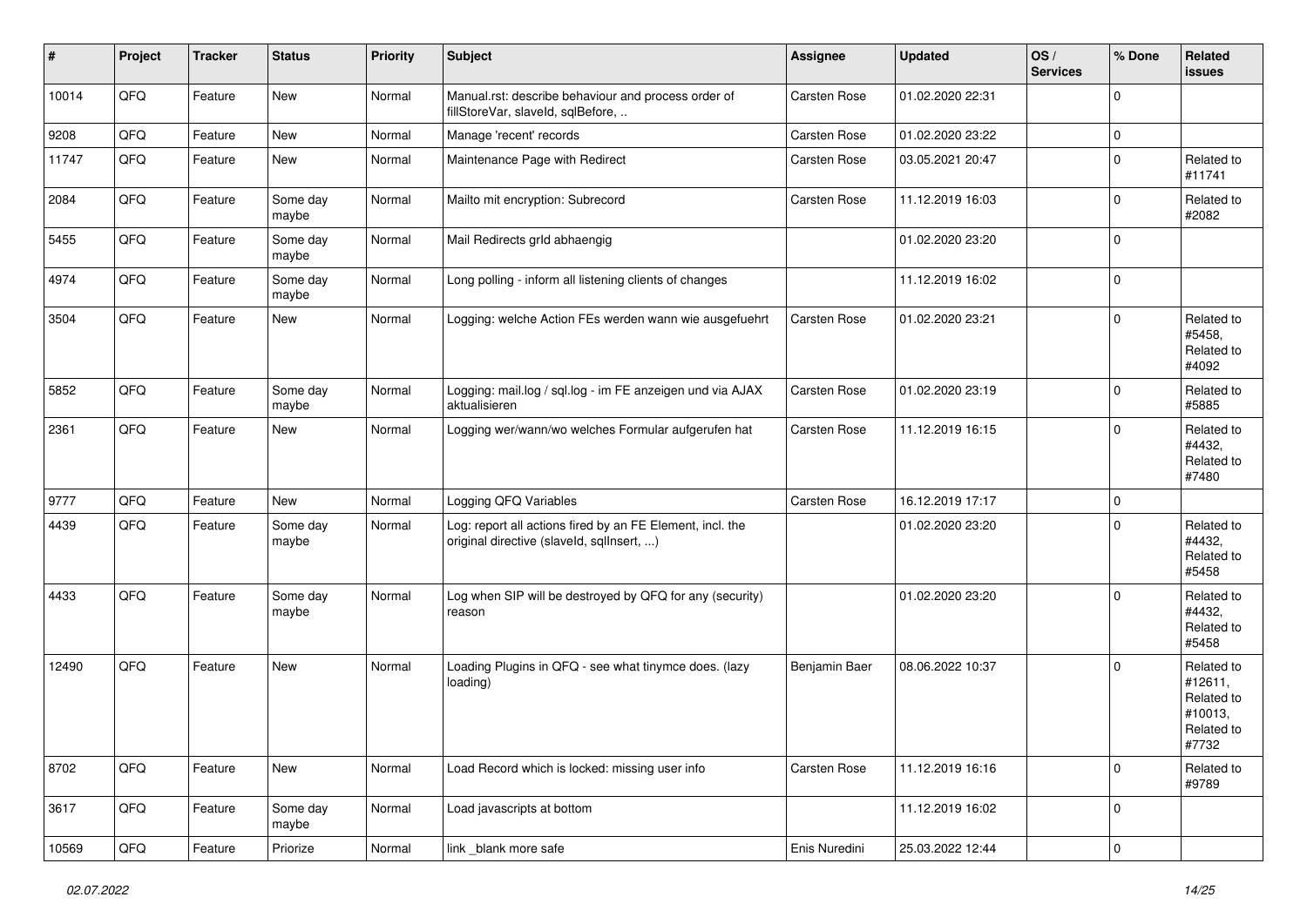| #     | Project | <b>Tracker</b> | <b>Status</b>     | <b>Priority</b> | <b>Subject</b>                                                                                           | <b>Assignee</b> | <b>Updated</b>   | OS/<br><b>Services</b> | % Done         | Related<br>issues                                                       |
|-------|---------|----------------|-------------------|-----------------|----------------------------------------------------------------------------------------------------------|-----------------|------------------|------------------------|----------------|-------------------------------------------------------------------------|
| 6566  | QFQ     | Bug            | Priorize          | Normal          | Link Function 'delete': provided parameter missing on page<br>reload                                     | Benjamin Baer   | 03.01.2022 08:08 |                        | $\Omega$       |                                                                         |
| 3457  | QFQ     | Feature        | Some day<br>maybe | Normal          | LDAP: concat multi values to one single entry                                                            | Carsten Rose    | 11.12.2019 16:02 |                        | 0              |                                                                         |
| 14371 | QFQ     | Feature        | Priorize          | Normal          | LDAP via REPORT                                                                                          | Carsten Rose    | 19.06.2022 16:37 |                        | $\mathbf{0}$   |                                                                         |
| 10593 | QFQ     | Feature        | New               | Normal          | label2: text behind input element                                                                        | Carsten Rose    | 16.05.2020 10:57 |                        | $\mathbf 0$    |                                                                         |
| 10443 | QFQ     | Feature        | In Progress       | Normal          | Konzept_api / _live                                                                                      | Carsten Rose    | 07.05.2020 09:39 |                        | $\mathbf{0}$   |                                                                         |
| 1946  | QFQ     | Feature        | Some day<br>maybe | Normal          | Kontrolle ob der ReadOnly Modus bei den<br>Formularelementen korrekt implementiert ist                   | Carsten Rose    | 11.12.2019 16:03 |                        | $\overline{0}$ |                                                                         |
| 1510  | QFQ     | Feature        | Some day<br>maybe | Normal          | jquery von google laden, falls das nicht geht lokal                                                      |                 | 11.12.2019 16:03 |                        | 0              |                                                                         |
| 7732  | QFQ     | Feature        | Some day<br>maybe | Normal          | Javascript: Lazy Loading der add on libs                                                                 | Benjamin Baer   | 08.06.2022 10:38 |                        | $\Omega$       | Related to<br>#12611,<br>Related to<br>#12490.<br>Related to<br>#10013  |
| 4259  | QFQ     | Feature        | Some day<br>maybe | Normal          | Instant trigger a cron job                                                                               | Carsten Rose    | 11.12.2019 16:03 |                        | 0              |                                                                         |
| 7522  | QFQ     | Feature        | Priorize          | Normal          | Inserting default index.html to folder (Avoid Apache<br>Indexing)                                        | Carsten Rose    | 01.02.2020 10:13 |                        | $\overline{0}$ |                                                                         |
| 12630 | QFQ     | Feature        | In Progress       | Normal          | Input: date[time]: min / max values                                                                      | Enis Nuredini   | 20.06.2022 18:31 |                        | $\Omega$       | Related to<br>#10096,<br>Related to<br>#14302,<br>Related to<br>#14303  |
| 7965  | QFQ     | Feature        | Priorize          | Normal          | Input type 'text' with visual format - currency                                                          | Benjamin Baer   | 03.01.2022 07:45 |                        | $\mathbf{0}$   |                                                                         |
| 9517  | QFQ     | Feature        | In Progress       | High            | Input multiple tags with typeahead                                                                       | Carsten Rose    | 03.05.2021 21:14 |                        | 40             | Related to<br>#10150                                                    |
| 9834  | QFQ     | Bug            | Priorize          | Normal          | Input elements with tag 'disabled' are missing on<br>form-submit: server option 'processReadOnly' broken | Carsten Rose    | 07.12.2021 16:43 |                        | $\Omega$       | Related to<br>#9691,<br>Related to<br>#5305, Has<br>duplicate<br>#12331 |
| 11036 | QFQ     | Feature        | Some day<br>maybe | Normal          | inline report editor permissions                                                                         | Carsten Rose    | 16.09.2021 15:09 |                        | $\Omega$       | Related to<br>#11323                                                    |
| 14305 | QFQ     | <b>Bug</b>     | New               | Normal          | Inline Report editing does not create history entries                                                    | Carsten Rose    | 10.06.2022 11:55 |                        | $\mathbf 0$    |                                                                         |
| 2950  | QFQ     | Feature        | Some day<br>maybe | Normal          | Inhalt QFQ Records als File                                                                              |                 | 11.12.2019 16:03 |                        | $\overline{0}$ |                                                                         |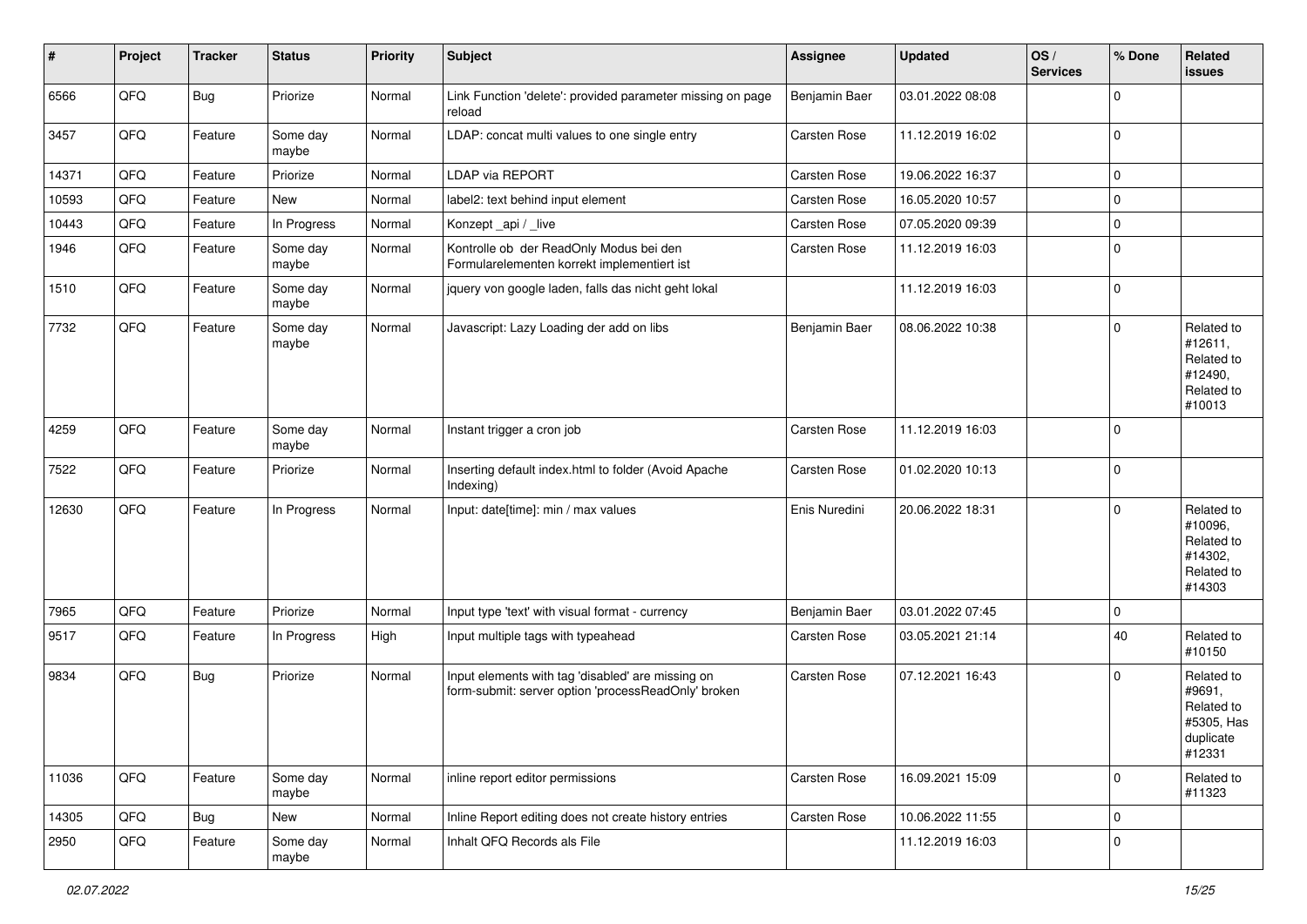| #     | Project | <b>Tracker</b> | <b>Status</b>     | <b>Priority</b> | <b>Subject</b>                                                              | <b>Assignee</b>     | <b>Updated</b>   | OS/<br><b>Services</b> | % Done       | Related<br>issues                            |
|-------|---------|----------------|-------------------|-----------------|-----------------------------------------------------------------------------|---------------------|------------------|------------------------|--------------|----------------------------------------------|
| 4659  | QFQ     | Bug            | Some day<br>maybe | Normal          | infoButtonExtra                                                             | Carsten Rose        | 01.02.2020 23:20 |                        | $\Omega$     |                                              |
| 14091 | QFQ     | <b>Bug</b>     | <b>New</b>        | Normal          | inconsistent template path for twig                                         | <b>Carsten Rose</b> | 19.04.2022 18:36 |                        | $\Omega$     |                                              |
| 7453  | QFQ     | Feature        | Some day<br>maybe | Normal          | import / export forms QFQ                                                   | Carsten Rose        | 16.09.2021 15:10 |                        | $\Omega$     |                                              |
| 12513 | QFQ     | Bug            | <b>New</b>        | High            | Implement server side check of maxlength                                    | Carsten Rose        | 07.12.2021 17:19 |                        | $\Omega$     |                                              |
| 7660  | QFQ     | Feature        | <b>New</b>        | Normal          | IMAP: import mails to DB, move / delete mails                               | Carsten Rose        | 01.02.2020 09:52 |                        | $\Omega$     |                                              |
| 8217  | QFQ     | Feature        | <b>New</b>        | Normal          | if-elseif-else construct                                                    | Carsten Rose        | 16.03.2021 18:41 |                        | $\Omega$     | Related to<br>#10716                         |
| 12480 | QFQ     | Feature        | <b>New</b>        | Normal          | If QFQ upgrade is running, block further request                            | Carsten Rose        | 03.05.2021 20:45 |                        | $\Omega$     |                                              |
| 11347 | QFQ     | Bug            | Feedback          | Normal          | If Bedingungen funktionieren nicht korrekt                                  | Christoph Fuchs     | 21.03.2021 20:37 |                        | 0            |                                              |
| 11702 | QFQ     | Feature        | <b>New</b>        | Normal          | HTML Special Char makes no sense for 'allbut' if '&' is<br>forbidden        | Carsten Rose        | 07.12.2021 16:35 |                        | $\Omega$     | Related to<br>#5112.<br>Related to<br>#14320 |
| 9126  | QFQ     | Bug            | Some day<br>maybe | Normal          | hidden Form elements are present in page source                             |                     | 02.01.2021 18:41 |                        | $\Omega$     |                                              |
| 14283 | QFQ     | Bug            | Priorize          | Normal          | HEIC / HEIF convert doesn't trigger                                         | <b>Carsten Rose</b> | 19.06.2022 16:37 |                        | 0            |                                              |
| 10095 | QFQ     | Feature        | Some day<br>maybe | Normal          | Generic Gitlab Integration into QFQ                                         | Carsten Rose        | 16.09.2021 15:10 |                        | $\Omega$     |                                              |
| 9900  | QFQ     | Feature        | Priorize          | Normal          | Generic API Call: tt-content record >> JSON                                 | <b>Carsten Rose</b> | 01.02.2020 10:13 |                        | $\Omega$     |                                              |
| 6515  | QFQ     | Feature        | Some day<br>maybe | Normal          | Formular: Felder dynamisch ein/ausblenden                                   |                     | 11.12.2019 16:02 |                        | $\Omega$     |                                              |
| 9898  | QFQ     | Bug            | Feedback          | Normal          | Formular trotz Timeout gespeichert                                          | Benjamin Baer       | 01.02.2020 15:56 |                        | $\mathbf{0}$ |                                              |
| 3570  | QFQ     | Bug            | Some day<br>maybe | High            | Formular mit prmitnew permitEdit=Always wird nicht<br>aufgerufen (ist leer) | Carsten Rose        | 03.05.2021 21:14 |                        | $\mathbf 0$  |                                              |
| 8891  | QFQ     | Bug            | <b>New</b>        | High            | formSubmitLog: do not log passwords                                         | Enis Nuredini       | 25.03.2022 09:06 |                        | $\Omega$     |                                              |
| 6609  | QFQ     | Feature        | <b>New</b>        | Normal          | Formlet: JSON API erweitern                                                 | Carsten Rose        | 01.02.2020 23:21 |                        | 50           |                                              |
| 6602  | QFQ     | Feature        | <b>New</b>        | Normal          | Formlet: in Report auf Mausklick ein mini-form oeffnen                      | Carsten Rose        | 11.12.2019 16:16 |                        | <sup>0</sup> |                                              |
| 9548  | QFQ     | Feature        | Feedback          | High            | FormElement: Pattern mismatch - optional report only on<br>focus lost       | Benjamin Baer       | 03.05.2021 21:14 |                        | $\Omega$     |                                              |
| 10322 | QFQ     | Bug            | <b>New</b>        | Normal          | FormElement / Radio: missing column 'enum' >> FE not<br>reported            | Carsten Rose        | 07.05.2020 09:37 |                        | $\Omega$     |                                              |
| 7890  | QFQ     | <b>Bug</b>     | <b>New</b>        | Normal          | FormElement 'required': extraButtonInfo not aligned                         | Carsten Rose        | 11.06.2021 21:17 |                        | $\Omega$     | Related to<br>#11517                         |
| 8034  | QFQ     | Feature        | Priorize          | Normal          | FormElement 'data': 22.22.2222 should not be accepted                       | <b>Carsten Rose</b> | 01.02.2020 10:13 |                        | $\Omega$     |                                              |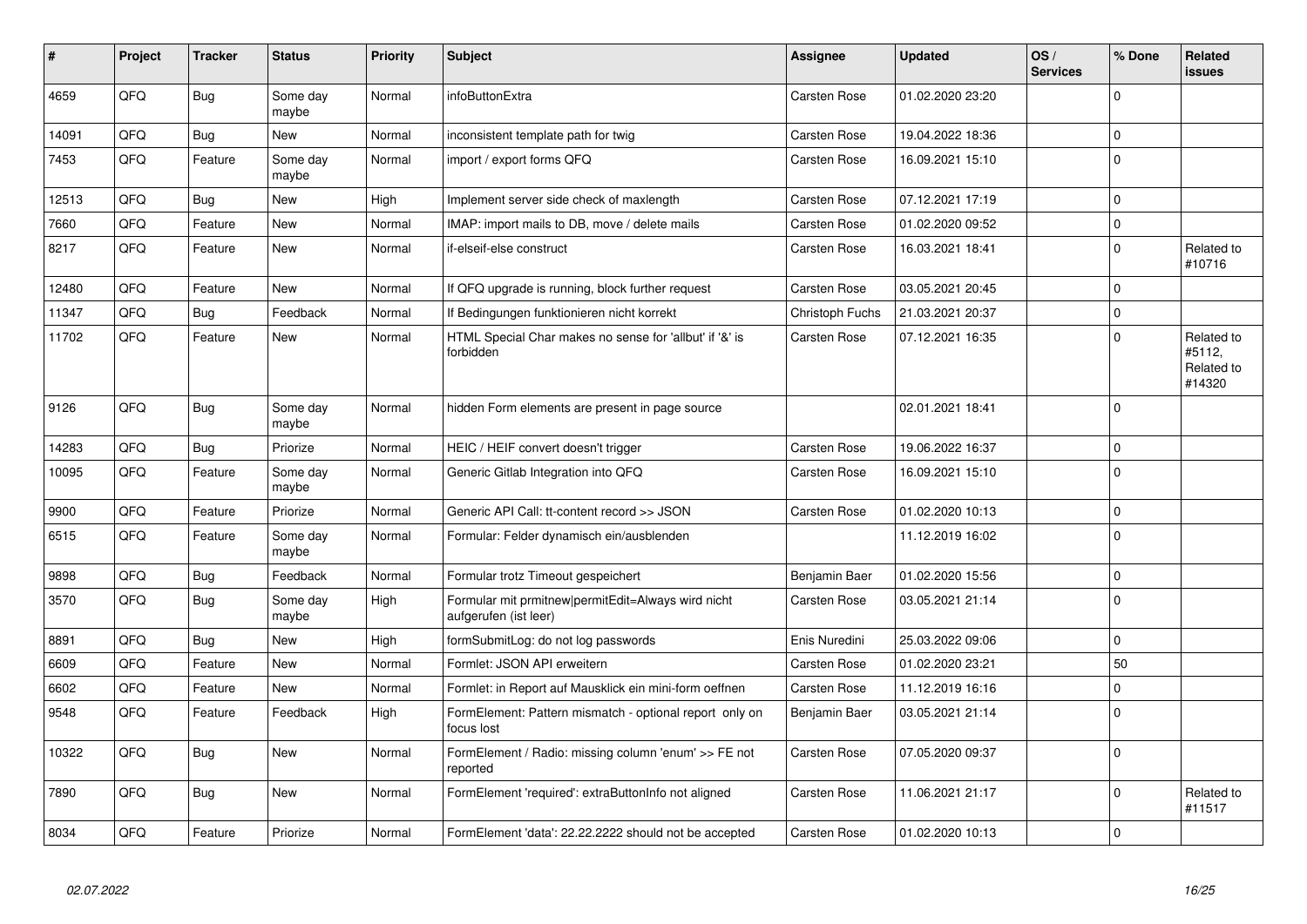| ∦     | Project | <b>Tracker</b> | <b>Status</b>     | <b>Priority</b> | <b>Subject</b>                                                                                                                                      | <b>Assignee</b>     | <b>Updated</b>   | OS/<br><b>Services</b> | % Done      | Related<br>issues          |
|-------|---------|----------------|-------------------|-----------------|-----------------------------------------------------------------------------------------------------------------------------------------------------|---------------------|------------------|------------------------|-------------|----------------------------|
| 4008  | QFQ     | <b>Bug</b>     | Some day<br>maybe | Normal          | FormElemen.type=sendmail: wrong 'TO' if 'real<br>name <rea@mail.to>' is used</rea@mail.to>                                                          | Carsten Rose        | 11.12.2019 16:03 |                        | $\Omega$    |                            |
| 14395 | QFQ     | Support        | <b>New</b>        | Normal          | FormEditor: Virtual table columns                                                                                                                   | Enis Nuredini       | 21.06.2022 16:09 |                        | $\mathbf 0$ |                            |
| 7290  | QFQ     | Feature        | Priorize          | Normal          | FormEditor: title as textarea if LEN(title)>60                                                                                                      | Carsten Rose        | 01.02.2020 10:13 |                        | $\Omega$    | <b>Blocked by</b><br>#7682 |
| 14290 | QFQ     | Feature        | Priorize          | Normal          | FormEditor: Show Table Definition                                                                                                                   | <b>Carsten Rose</b> | 19.06.2022 16:37 |                        | $\Omega$    |                            |
| 8083  | QFQ     | Bug            | <b>New</b>        | High            | FormEditor: primary table list does not respect<br>'indexDb={{indexData:Y}}'                                                                        | Carsten Rose        | 03.05.2021 21:14 |                        | $\Omega$    | Has<br>duplicate<br>#6678  |
| 3350  | QFQ     | Feature        | Some day<br>maybe | Normal          | FormEditor: Hilfetext hinter 'checktype'                                                                                                            | Carsten Rose        | 11.12.2019 16:02 |                        | $\Omega$    |                            |
| 9537  | QFQ     | Feature        | <b>New</b>        | Normal          | FormEditor: Edit fieldset in FrontEnd                                                                                                               | <b>Carsten Rose</b> | 01.02.2020 23:22 |                        | $\Omega$    |                            |
| 3877  | QFQ     | Feature        | Some day<br>maybe | Normal          | FormEditor: die Felder die aktuell nicht gebraucht werden<br>nur auf readonly/disabled setzen (nicht ausblenden > das<br>irritiert.                 | Carsten Rose        | 11.12.2019 16:03 |                        | $\Omega$    |                            |
| 6998  | QFQ     | Feature        | Priorize          | Normal          | Form: with debug=on show column information as tooltip of<br>column label                                                                           | Carsten Rose        | 01.02.2020 10:13 |                        | $\Omega$    |                            |
| 7278  | QFQ     | Feature        | Some day<br>maybe | Normal          | Form: Wert vordefinieren der immer gesetzt wird                                                                                                     |                     | 02.05.2021 09:27 |                        | $\Omega$    |                            |
| 12468 | QFQ     | <b>Bug</b>     | <b>New</b>        | Urgent          | Form: update Form.title after save                                                                                                                  | <b>Carsten Rose</b> | 03.05.2021 21:12 |                        | $\Omega$    |                            |
| 12156 | QFQ     | Feature        | <b>New</b>        | Normal          | Form: Optional disable 'leave page'                                                                                                                 |                     | 03.05.2021 20:45 |                        | $\Omega$    |                            |
| 4443  | QFQ     | Feature        | Some day<br>maybe | Normal          | Form: multiple secondary tables                                                                                                                     |                     | 01.02.2020 23:20 |                        | $\Omega$    |                            |
| 6289  | QFQ     | Feature        | <b>New</b>        | Normal          | Form: Log                                                                                                                                           | Carsten Rose        | 01.02.2020 23:21 |                        | $\mathbf 0$ |                            |
| 3708  | QFQ     | Feature        | Some day<br>maybe | Normal          | Form: input - 'specialchars', 'none'  gewisse tags<br>erlauben, andere verbieten                                                                    | Carsten Rose        | 11.12.2019 16:02 |                        | $\mathbf 0$ | Related to<br>#14320       |
| 9773  | QFQ     | Bug            | <b>New</b>        | Normal          | form.parameter.formModeGlobal=requiredOff                                                                                                           | Carsten Rose        | 01.02.2020 15:56 |                        | 0           |                            |
| 9668  | QFQ     | Feature        | Priorize          | Normal          | Form.mode: rename 'hidden' to 'hide'                                                                                                                | Carsten Rose        | 05.05.2021 22:14 |                        | $\Omega$    | Related to<br>#6437        |
| 12581 | QFQ     | Bug            | <b>New</b>        | Normal          | Form.forward=close: Record 'new' in new browser tab ><br>save (& close) >> Form is not reloaded with new created<br>record id and stays in mode=new | Carsten Rose        | 19.03.2022 17:48 |                        | $\Omega$    |                            |
| 5983  | QFQ     | Feature        | Some day<br>maybe | Normal          | Form Submit (save & update): normalize date/-time FE                                                                                                | Carsten Rose        | 01.02.2020 23:19 |                        | $\Omega$    |                            |
| 14245 | QFQ     | Bug            | <b>New</b>        | Normal          | Form Save Btn bleibt disabled wenn Datumsfeld über<br>Datepicker geändert                                                                           | Enis Nuredini       | 27.05.2022 13:45 |                        | $\Omega$    | Related to<br>#13689       |
| 5557  | QFQ     | Bug            | Some day<br>maybe | Normal          | Form load: STORE RECORD filled, but should be empty                                                                                                 | <b>Carsten Rose</b> | 01.02.2020 23:19 |                        | $\Omega$    |                            |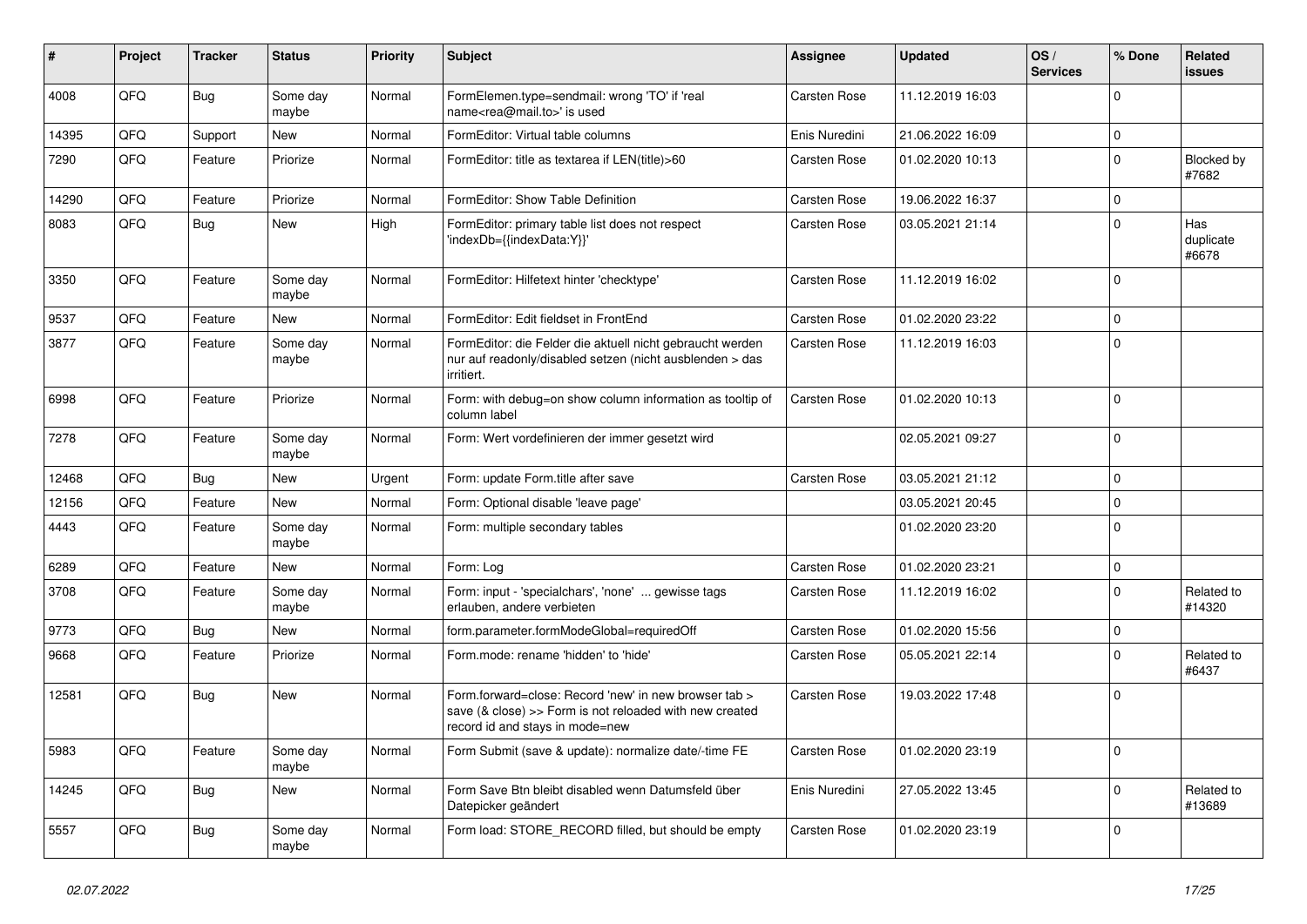| #     | Project | <b>Tracker</b> | <b>Status</b>     | <b>Priority</b> | <b>Subject</b>                                                                                                                                           | <b>Assignee</b>     | <b>Updated</b>   | OS/<br><b>Services</b> | % Done         | Related<br><b>issues</b>                                                    |
|-------|---------|----------------|-------------------|-----------------|----------------------------------------------------------------------------------------------------------------------------------------------------------|---------------------|------------------|------------------------|----------------|-----------------------------------------------------------------------------|
| 13572 | QFQ     | Feature        | Feedback          | Normal          | Form Load: misleading error message on trying to load non<br>existent primary record                                                                     | Enis Nuredini       | 16.05.2022 23:16 |                        | 100            |                                                                             |
| 14322 | QFQ     | Bug            | <b>New</b>        | Normal          | Form Load: by default no scroll (save & close should be<br>visible)                                                                                      | Enis Nuredini       | 15.06.2022 14:12 |                        | $\mathbf 0$    | Related to<br>#14321,<br>Related to<br>#6232                                |
| 12315 | QFQ     | Feature        | Some day<br>maybe | Normal          | Form History (Diffs) / Backups                                                                                                                           | <b>Carsten Rose</b> | 16.09.2021 15:10 |                        | $\mathbf 0$    |                                                                             |
| 11322 | QFQ     | Feature        | Some day<br>maybe | Normal          | Form Element JSON - (multiline parameter field)                                                                                                          | Carsten Rose        | 16.09.2021 15:10 |                        | $\overline{0}$ |                                                                             |
| 4756  | QFQ     | <b>Bug</b>     | New               | Normal          | Form dirty even nothing changes                                                                                                                          | <b>Carsten Rose</b> | 11.12.2019 16:16 |                        | $\mathbf 0$    |                                                                             |
| 9602  | QFQ     | Feature        | <b>New</b>        | Normal          | Form definition as JSON                                                                                                                                  | Carsten Rose        | 01.02.2020 23:21 |                        | $\Omega$       | Related to<br>#9600                                                         |
| 12262 | QFQ     | Feature        | ToDo              | Normal          | Form buttons on top: more customable                                                                                                                     | Enis Nuredini       | 17.06.2022 10:44 |                        | $\overline{0}$ | Related to<br>#13945, Has<br>duplicate<br>#4046, Has<br>duplicate<br>#10080 |
| 11716 | QFQ     | Feature        | <b>New</b>        | Normal          | Form an beliebiger Stelle im Report anzeigen                                                                                                             |                     | 09.12.2020 09:47 |                        | $\overline{0}$ |                                                                             |
| 10763 | QFQ     | Feature        | New               | Normal          | form accessed and submitted despite logout?                                                                                                              |                     | 16.06.2020 11:43 |                        | $\pmb{0}$      |                                                                             |
| 8336  | QFQ     | Feature        | New               | Normal          | Form > modified > Close New: a) Optional disable popup, b)<br>custom text, c) mode on save: close stay                                                   | <b>Carsten Rose</b> | 01.02.2020 23:22 |                        | $\mathbf 0$    | Related to<br>#8335                                                         |
| 3878  | QFQ     | Feature        | Some day<br>maybe | Normal          | Form 'FormElement': Spalte 'name' typeAhead mit<br>Spaltennamen der Primarytable.                                                                        |                     | 11.12.2019 16:03 |                        | $\overline{0}$ |                                                                             |
| 3879  | QFQ     | Feature        | Some day<br>maybe | Normal          | Form 'FormElement': Beim Feld 'name' rechts in der Notiz<br>einen Link einblenden - a) aktuelle Definition anzeigen, b)<br>Spalte in der Tabelle anlegen |                     | 11.12.2019 16:03 |                        | $\overline{0}$ |                                                                             |
| 3880  | QFQ     | Feature        | Some day<br>maybe | Normal          | Form 'Form': anlegen einer Tabelle                                                                                                                       |                     | 14.01.2021 10:12 |                        | $\mathbf 0$    |                                                                             |
| 13716 | QFQ     | <b>Bug</b>     | New               | High            | Firefox ask to store username/password                                                                                                                   | Enis Nuredini       | 30.05.2022 09:31 |                        | $\mathbf 0$    | Related to<br>#13827                                                        |
| 5923  | QFQ     | Feature        | Some day<br>maybe | Normal          | fillStoreSystemBySqlLate                                                                                                                                 |                     | 01.02.2020 23:19 |                        | $\mathbf 0$    |                                                                             |
| 6462  | QFO     | <b>Bug</b>     | New               | Normal          | File Upload: Nutzlose Fehlermeldung wenn Datei zu gross                                                                                                  | Carsten Rose        | 01.02.2020 23:21 |                        | $\mathbf 0$    | Related to<br>#6139                                                         |
| 10003 | QFO     | Feature        | Priorize          | Normal          | fieldset: stronger visualize group                                                                                                                       | Benjamin Baer       | 12.02.2020 08:13 |                        | $\mathbf 0$    |                                                                             |
| 4413  | QFQ     | Feature        | New               | Normal          | fieldset: show/hidden, modeSql, dynamicUpdate                                                                                                            | Carsten Rose        | 09.02.2022 15:19 |                        | $\overline{0}$ |                                                                             |
| 4872  | QFQ     | Feature        | Some day<br>maybe | Normal          | Fields of Typo3 page available in STORE_TYPO3                                                                                                            | Carsten Rose        | 01.02.2020 23:19 |                        | $\overline{0}$ |                                                                             |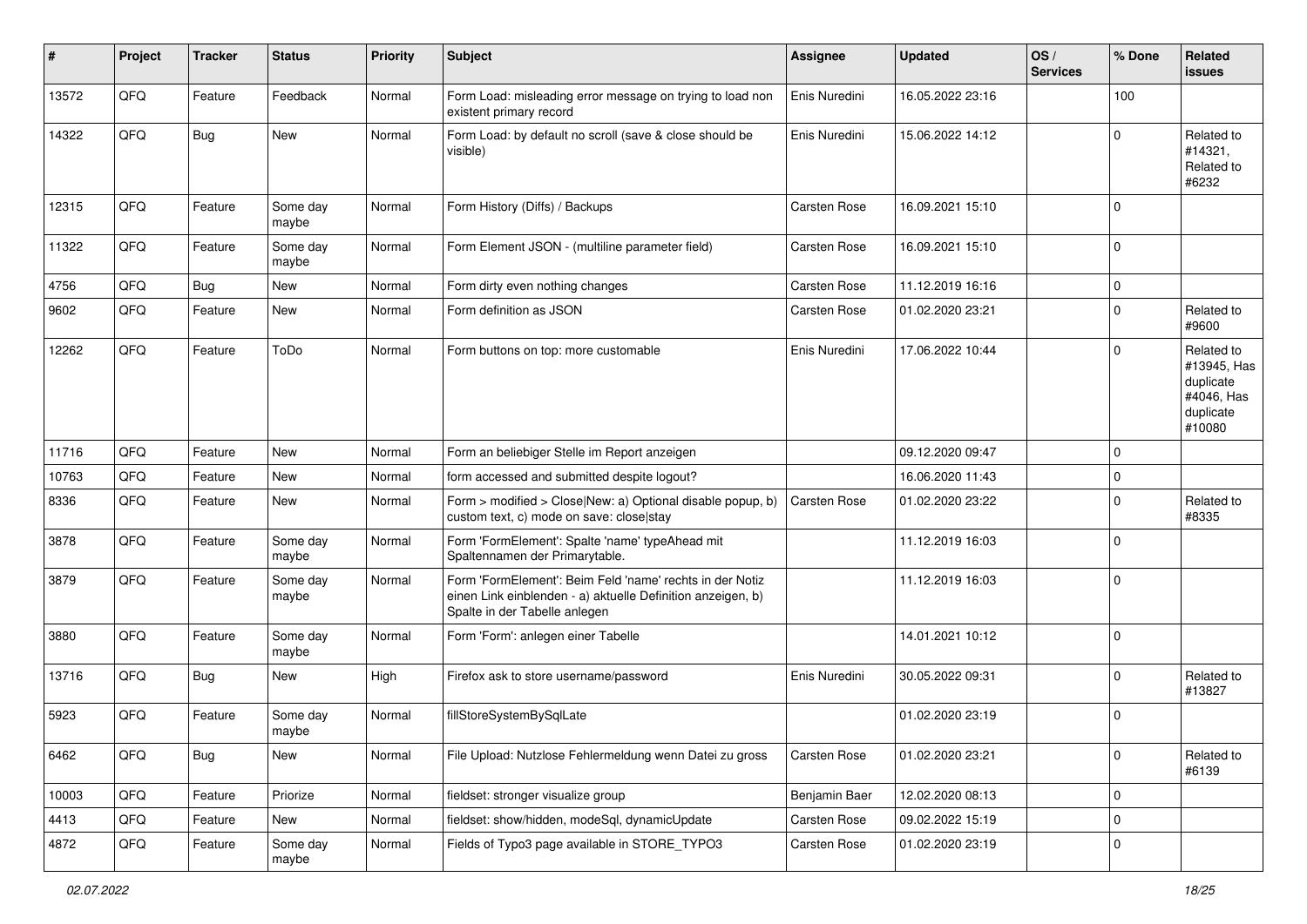| ∦     | Project | <b>Tracker</b> | <b>Status</b>     | <b>Priority</b> | Subject                                                                                                              | <b>Assignee</b>     | <b>Updated</b>   | OS/<br><b>Services</b> | % Done         | Related<br><b>issues</b>                                              |
|-------|---------|----------------|-------------------|-----------------|----------------------------------------------------------------------------------------------------------------------|---------------------|------------------|------------------------|----------------|-----------------------------------------------------------------------|
| 10937 | QFQ     | <b>Bug</b>     | <b>New</b>        | Normal          | Fehler mit abhängigen Select- Feldern beim Positionieren                                                             | Carsten Rose        | 12.11.2020 23:45 |                        | $\mathbf 0$    |                                                                       |
| 7920  | QFQ     | Feature        | <b>New</b>        | Normal          | FE: Syntax Highlight, Zeinlenumbruch                                                                                 | Carsten Rose        | 01.02.2020 10:03 |                        | $\overline{0}$ |                                                                       |
| 7512  | QFQ     | Bug            | <b>New</b>        | Normal          | FE: inputType=number >> 'pattern' is not respected                                                                   | Carsten Rose        | 01.02.2020 23:22 |                        | $\mathbf 0$    |                                                                       |
| 4444  | QFQ     | Feature        | Some day<br>maybe | Normal          | FE.type=upload: detect mime type                                                                                     |                     | 11.12.2019 16:02 |                        | $\mathbf 0$    | Related to<br>#4303                                                   |
| 9533  | QFQ     | Bug            | New               | Normal          | FE.type=upload: Check in 'beforeSave' if upload is given                                                             | Carsten Rose        | 01.02.2020 23:22 |                        | $\mathbf 0$    | Related to<br>#11523                                                  |
| 9534  | QFQ     | <b>Bug</b>     | Priorize          | Urgent          | FE.type=upload: 'Unknown Mode: ID"                                                                                   | Carsten Rose        | 03.05.2021 21:14 |                        | $\mathbf 0$    | Related to<br>#9532                                                   |
| 8037  | QFQ     | Bug            | Priorize          | Normal          | FE.type=upload (advanced mode): {{slaveld:V}} missing<br>during dynamic update                                       | <b>Carsten Rose</b> | 01.02.2020 10:13 |                        | $\overline{0}$ |                                                                       |
| 9347  | QFQ     | <b>Bug</b>     | <b>New</b>        | High            | FE.type=upload with dynamic show/hidden: required not<br>detected                                                    | Carsten Rose        | 12.06.2021 10:40 |                        | $\mathbf 0$    | Related to<br>#5305,<br>Related to<br>#12398                          |
| 12162 | QFQ     | Feature        | <b>New</b>        | Normal          | FE.type=sendmail: personalized mailing (several mails) via<br>template                                               | <b>Carsten Rose</b> | 03.05.2021 20:45 |                        | $\overline{0}$ |                                                                       |
| 10082 | QFQ     | <b>Bug</b>     | New               | Normal          | FE.type=SELECT - 'sanatize' Class                                                                                    | Carsten Rose        | 07.05.2020 09:36 |                        | $\mathbf 0$    | Related to<br>#10081                                                  |
| 7899  | QFQ     | Bug            | New               | High            | Fe.type=password / retype / required: always complain<br>about missing value                                         | Carsten Rose        | 03.05.2021 21:14 |                        | $\overline{0}$ |                                                                       |
| 5877  | QFQ     | <b>Bug</b>     | Some day<br>maybe | Normal          | FE.type=note:bsColumn strange behaviour                                                                              |                     | 01.02.2020 23:19 |                        | $\mathbf 0$    |                                                                       |
| 9317  | QFQ     | <b>Bug</b>     | <b>New</b>        | Normal          | FE.type=note: with dynamic show/hidden an empty label<br>causes trouble                                              | Carsten Rose        | 01.02.2020 23:22 |                        | $\overline{0}$ |                                                                       |
| 8049  | QFQ     | <b>Bug</b>     | <b>New</b>        | Normal          | FE.type=note, column 'value': text moves some pixel to top<br>after save                                             | Carsten Rose        | 01.02.2020 23:22 |                        | $\mathbf 0$    |                                                                       |
| 5559  | QFQ     | Bug            | <b>New</b>        | Normal          | FE.type = Upload: 'accept' might contain variables                                                                   | <b>Carsten Rose</b> | 11.05.2020 21:23 |                        | $\mathbf 0$    |                                                                       |
| 5021  | QFQ     | Bug            | Some day<br>maybe | Normal          | FE.typ=extra - during save displays error 'datum2' already<br>filled in STORE SIP - the value is stored nevertheless | Carsten Rose        | 01.02.2020 23:19 |                        | $\mathbf 0$    | Related to<br>#3875                                                   |
| 10013 | QFQ     | Feature        | Some day<br>maybe | Normal          | FE.typ=editor: CodeMirror                                                                                            | Carsten Rose        | 08.06.2022 10:37 |                        | $\overline{0}$ | Related to<br>#12611,<br>Related to<br>#12490,<br>Related to<br>#7732 |
| 8277  | QFQ     | Feature        | Priorize          | Normal          | fe.parameter.default=                                                                                                | Carsten Rose        | 01.02.2020 23:17 |                        | $\overline{0}$ | Related to<br>#8113                                                   |
| 7656  | QFQ     | Bug            | Priorize          | Normal          | FE with required, 'pattern' and 'extraButtonLock': always<br>complain about missing value                            | Carsten Rose        | 01.02.2020 10:13 |                        | $\mathbf 0$    |                                                                       |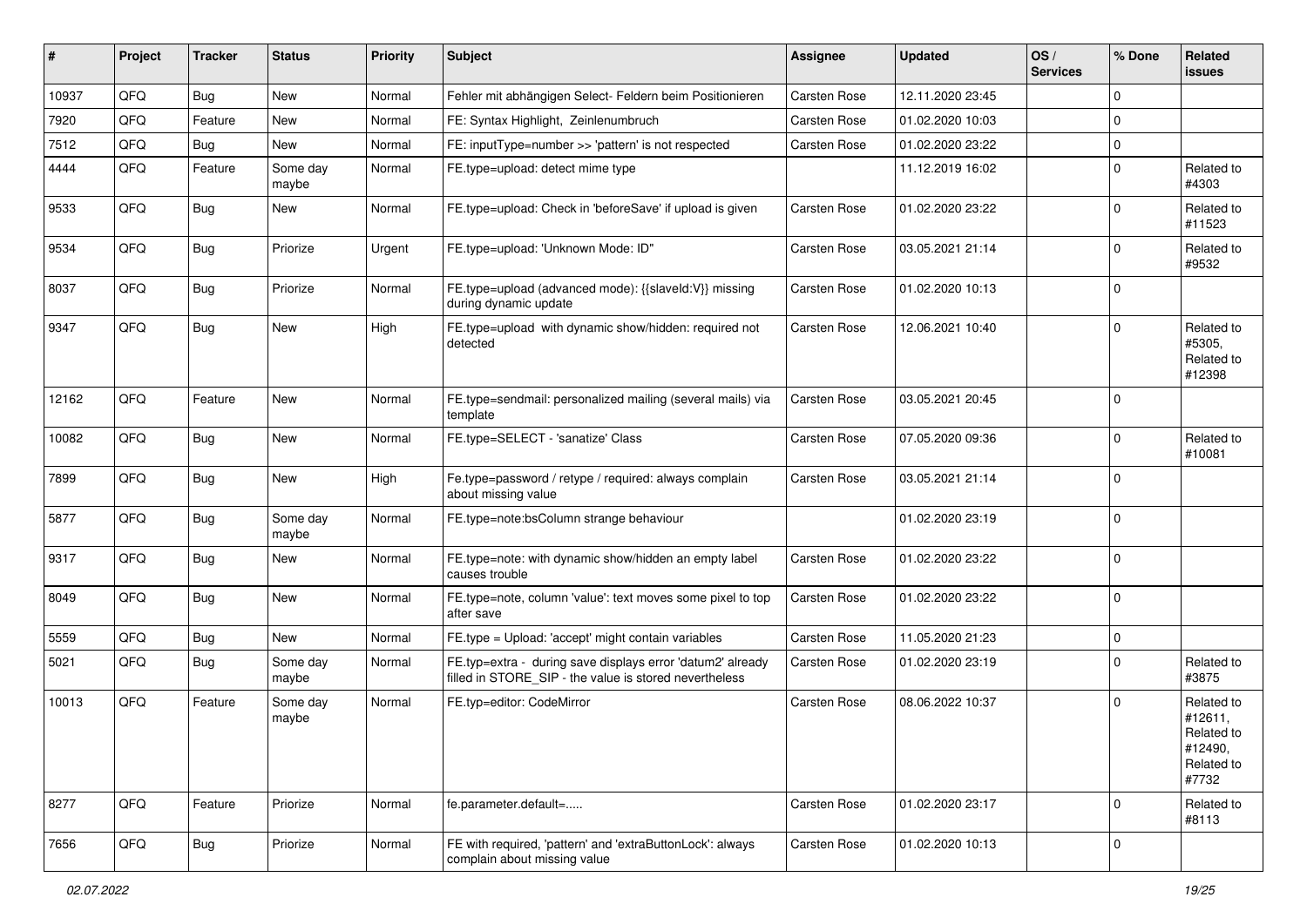| $\sharp$ | Project | <b>Tracker</b> | <b>Status</b>     | <b>Priority</b> | <b>Subject</b>                                                           | <b>Assignee</b>     | <b>Updated</b>   | OS/<br><b>Services</b> | % Done      | Related<br>issues                                                                                                              |
|----------|---------|----------------|-------------------|-----------------|--------------------------------------------------------------------------|---------------------|------------------|------------------------|-------------|--------------------------------------------------------------------------------------------------------------------------------|
| 4536     | QFQ     | Feature        | Some day<br>maybe | Normal          | FE upload: problem with delete if mutliple uploads an<br>FE.name="       |                     | 01.02.2020 23:20 |                        | $\Omega$    |                                                                                                                                |
| 3547     | QFQ     | Bug            | <b>New</b>        | Normal          | FE of type 'note' causes writing of empty fields.                        | <b>Carsten Rose</b> | 01.02.2020 23:21 |                        | $\Omega$    |                                                                                                                                |
| 12040    | QFQ     | <b>Bug</b>     | <b>New</b>        | Normal          | FE Mode 'hidden' für zwei FEs auf einer Zeile                            | Carsten Rose        | 18.02.2021 10:13 |                        | $\Omega$    |                                                                                                                                |
| 3415     | QFQ     | Feature        | Some day<br>maybe | Normal          | FE Login Box Templatefile                                                | Benjamin Baer       | 11.12.2019 16:02 |                        | $\Omega$    |                                                                                                                                |
| 3750     | QFQ     | Bug            | Some day<br>maybe | Normal          | FE in a row: if one violates check, all are red                          | Carsten Rose        | 11.12.2019 16:03 |                        | $\mathbf 0$ |                                                                                                                                |
| 9531     | QFQ     | <b>Bug</b>     | New               | High            | FE File: Dynamic Update / modeSql / required detected<br>even it not set | Carsten Rose        | 11.06.2021 20:32 |                        | $\Omega$    | Related to<br>#12398                                                                                                           |
| 7812     | QFQ     | Feature        | <b>New</b>        | Normal          | FE 'Subrecord' - new option 'subrecordShowFilter',<br>'subrecordPaging'  | Carsten Rose        | 01.02.2020 23:22 |                        | 0           |                                                                                                                                |
| 9352     | QFQ     | Feature        | <b>New</b>        | Normal          | FE 'Native' fire slaveld, sqlAfter, sqllns                               | Carsten Rose        | 01.02.2020 23:22 |                        | $\Omega$    |                                                                                                                                |
| 8584     | QFQ     | Feature        | Priorize          | Normal          | FE 'Action' - never assign to Container (except Template<br>Group)       | Carsten Rose        | 01.02.2020 10:13 |                        | $\Omega$    |                                                                                                                                |
| 9862     | QFQ     | <b>Bug</b>     | Priorize          | Normal          | Failed writing to sql mail qfq.log should throw an exception             | <b>Carsten Rose</b> | 01.02.2020 10:13 |                        | $\Omega$    |                                                                                                                                |
| 6801     | QFQ     | Feature        | Priorize          | Normal          | Fabric: Maximize / Fulllscreen                                           | Benjamin Baer       | 21.03.2022 09:56 |                        | $\mathbf 0$ |                                                                                                                                |
| 5024     | QFQ     | Feature        | Some day<br>maybe | Normal          | Fabric: Generate PDF with edits                                          | Benjamin Baer       | 01.02.2020 23:20 |                        | $\Omega$    | Related to<br>#10704                                                                                                           |
| 6972     | QFQ     | Feature        | Some day<br>maybe | Normal          | Fabric Clipboard / cross browser tab                                     | Benjamin Baer       | 01.02.2020 23:21 |                        | $\Omega$    |                                                                                                                                |
| 8719     | QFQ     | Feature        | <b>New</b>        | Normal          | extraButtonLock: add support for 0/1                                     | Carsten Rose        | 01.02.2020 23:22 |                        | $\Omega$    |                                                                                                                                |
| 4528     | QFQ     | Bug            | Some day<br>maybe | Normal          | extraButtonLock mit SQLAhead Bug                                         | Carsten Rose        | 01.02.2020 23:19 |                        | $\Omega$    |                                                                                                                                |
| 11517    | QFQ     | <b>Bug</b>     | In Progress       | Normal          | extraButtonInfo Broken for multiple FormElements                         | Carsten Rose        | 12.05.2022 13:12 |                        | $\mathbf 0$ | Related to<br>#7890,<br>Related to<br>#3811, Has<br>duplicate<br>#10905, Has<br>duplicate<br>#10553, Has<br>duplicate<br>#6779 |
| 14185    | QFQ     | Feature        | <b>New</b>        | Normal          | External/Autocron.php - better suitable directory                        | Support: System     | 28.05.2022 11:03 |                        | $\Omega$    |                                                                                                                                |
| 11217    | QFQ     | Feature        | Some day<br>maybe | Normal          | <b>Extend Script Functionality</b>                                       | <b>Carsten Rose</b> | 16.09.2021 15:10 |                        | $\Omega$    |                                                                                                                                |
| 3900     | QFQ     | Feature        | Some day<br>maybe | Normal          | Extend documentation of 'Copy / Paste'                                   | Carsten Rose        | 11.12.2019 16:03 |                        | $\Omega$    | Related to<br>#3899                                                                                                            |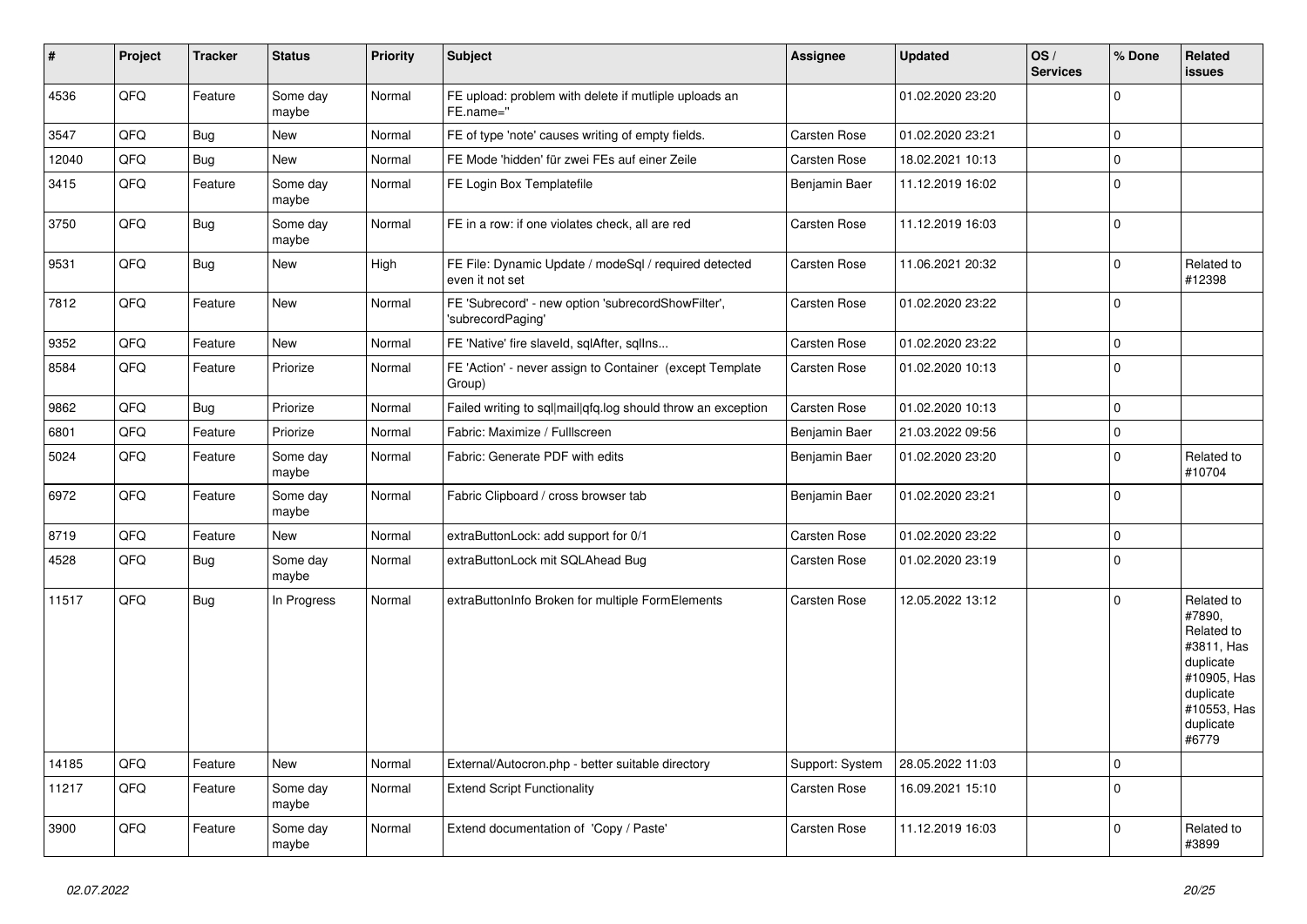| #     | Project | <b>Tracker</b> | <b>Status</b>     | <b>Priority</b> | <b>Subject</b>                                                                                                          | <b>Assignee</b>     | <b>Updated</b>   | OS/<br><b>Services</b> | % Done      | Related<br>issues                                |
|-------|---------|----------------|-------------------|-----------------|-------------------------------------------------------------------------------------------------------------------------|---------------------|------------------|------------------------|-------------|--------------------------------------------------|
| 6594  | QFQ     | Feature        | New               | Normal          | Excel: on download, check if there is a valid sip                                                                       | <b>Carsten Rose</b> | 01.02.2020 23:21 |                        | 0           |                                                  |
| 12024 | QFQ     | Feature        | New               | Normal          | Excel Export: text columns by default decode<br>htmlspeciachar()                                                        | Carsten Rose        | 17.02.2021 23:55 |                        | 0           | Related to<br>#12022                             |
| 10976 | QFQ     | Feature        | <b>New</b>        | Normal          | Excel Export Verbesserungen                                                                                             | Carsten Rose        | 06.08.2020 10:56 |                        | 0           |                                                  |
| 10324 | QFQ     | Bug            | New               | Normal          | Excel Export mit Template funktioniert nur, wenn Template<br>vor uid kommt                                              |                     | 30.03.2020 11:20 |                        | 0           | Related to<br>#10257                             |
| 10874 | QFQ     | Feature        | <b>New</b>        | Normal          | Erstellen eines Foreign Keys in der Tabelle "FormElement"                                                               |                     | 13.07.2020 10:11 |                        | $\Omega$    |                                                  |
| 4328  | QFQ     | <b>Bug</b>     | Some day<br>maybe | Normal          | Error Message: Show FE name/number on problems in FE                                                                    | Carsten Rose        | 01.02.2020 23:20 |                        | $\Omega$    |                                                  |
| 4330  | QFQ     | Feature        | Some day<br>maybe | Normal          | Error Message: report missing {{ / }} in sqlUpdate, sqlInsert,<br>sqlDelete, sqlAfter, sqlBefore in FE action elements. | Carsten Rose        | 01.02.2020 23:20 |                        | 0           |                                                  |
| 9128  | QFQ     | Feature        | <b>New</b>        | Normal          | Error Message: not replaced variables- a) replace back to<br>'{{', b) underline                                         | Carsten Rose        | 01.02.2020 23:22 |                        | $\Omega$    | Related to<br>#9129                              |
| 9127  | QFQ     | <b>Bug</b>     | <b>New</b>        | Normal          | Error Message: change 'roll over' color - text not readable                                                             | Carsten Rose        | 01.02.2020 23:22 |                        | $\Omega$    |                                                  |
| 6912  | QFQ     | Bug            | New               | Normal          | error Message Var 'deadline' already set in SIP - in Form<br>with FE.value={{deadline:R:::{{deadlinePeriod:Y}}}}        | Carsten Rose        | 01.02.2020 23:21 |                        | $\Omega$    |                                                  |
| 5132  | QFQ     | Feature        | Some day<br>maybe | Normal          | Error Message sendmail missing attachment: more details                                                                 | Carsten Rose        | 01.02.2020 23:19 |                        | $\Omega$    |                                                  |
| 7547  | QFQ     | Bug            | New               | Normal          | Error Message in afterSave: wrong parameter column<br>reported                                                          | Carsten Rose        | 01.02.2020 23:22 |                        | $\Omega$    |                                                  |
| 6677  | QFQ     | Bug            | <b>New</b>        | Normal          | Error message FE Action Element: no/wrong FE reference<br>who cause the problem.                                        | Carsten Rose        | 01.02.2020 23:21 |                        | $\Omega$    |                                                  |
| 9013  | QFQ     | Bug            | <b>New</b>        | Normal          | Error in Twig template not handled                                                                                      | Carsten Rose        | 20.10.2021 13:43 |                        | 0           |                                                  |
| 12066 | QFQ     | <b>Bug</b>     | New               | High            | enterAsSubmit: Forward wird nicht ausgeführt                                                                            | Enis Nuredini       | 29.05.2022 09:23 |                        | 0           |                                                  |
| 13689 | QFQ     | <b>Bug</b>     | New               | Normal          | Enter auf Eingabefeld mit ungültigem Wert führt zu blurry<br>Seite                                                      | Enis Nuredini       | 28.05.2022 10:53 |                        | O           | Related to<br>#14245, Has<br>duplicate<br>#11891 |
| 6250  | QFQ     | Feature        | In Progress       | Normal          | Enhance layout: a) Subrecord, b) Subrecord-Title                                                                        | Carsten Rose        | 01.02.2020 23:22 |                        | $\Omega$    | Related to<br>#5391                              |
| 8585  | QFQ     | Feature        | Priorize          | Normal          | Enhance Error message for 'unknown form'                                                                                | Carsten Rose        | 01.02.2020 10:13 |                        | 0           |                                                  |
| 5579  | QFQ     | Feature        | Some day<br>maybe | Normal          | Enhance Doc / Presentation: variable type 'link column type'                                                            | Carsten Rose        | 01.02.2020 23:19 |                        | $\Omega$    |                                                  |
| 3864  | QFQ     | Feature        | New               | Normal          | Encrypt / decrypt field                                                                                                 | Enis Nuredini       | 30.06.2022 16:29 |                        | 0           |                                                  |
| 10759 | QFQ     | <b>Bug</b>     | New               | Normal          | emptyMeansNull - Feld falsch aktualisiert                                                                               |                     | 12.11.2020 23:45 |                        | 0           |                                                  |
| 12989 | QFQ     | Bug            | New               | Normal          | empty string does not trigger dynamic update                                                                            | Enis Nuredini       | 28.05.2022 11:09 |                        | 0           |                                                  |
| 9783  | QFQ     | Bug            | New               | Normal          | Email with special characters                                                                                           | Carsten Rose        | 01.02.2020 23:22 |                        | $\mathbf 0$ |                                                  |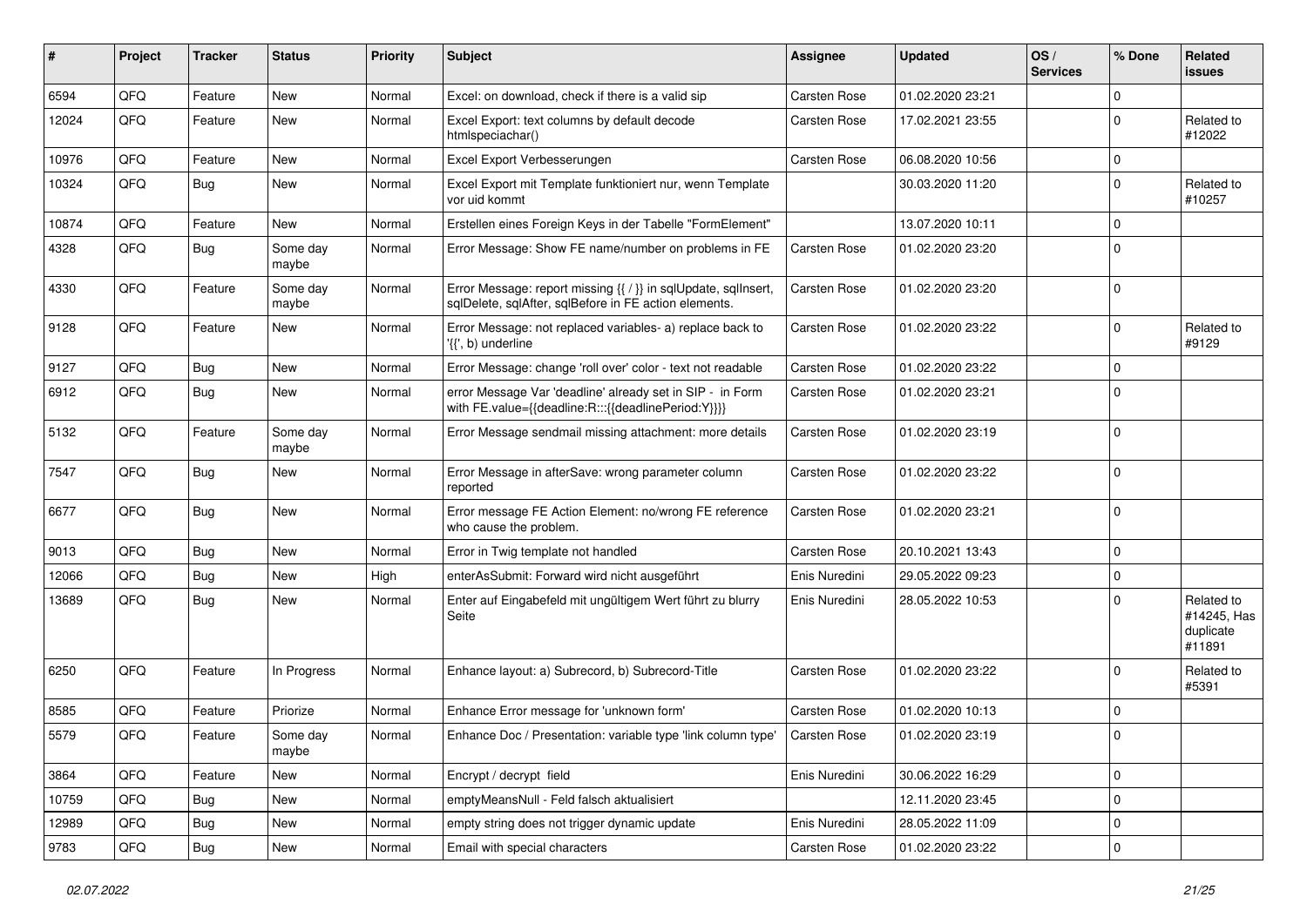| #     | Project | <b>Tracker</b> | <b>Status</b>     | <b>Priority</b> | <b>Subject</b>                                                                                                     | <b>Assignee</b>     | <b>Updated</b>   | OS/<br><b>Services</b> | % Done         | Related<br><b>issues</b>  |
|-------|---------|----------------|-------------------|-----------------|--------------------------------------------------------------------------------------------------------------------|---------------------|------------------|------------------------|----------------|---------------------------|
| 5893  | QFQ     | Feature        | Some day<br>maybe | Normal          | Edit on double-click                                                                                               |                     | 01.02.2020 23:19 |                        | $\Omega$       | Related to<br>#5894       |
| 11460 | QFQ     | Feature        | New               | Normal          | Easier creation of changelog: gitchangelog                                                                         | <b>Carsten Rose</b> | 12.06.2021 10:20 |                        | $\mathbf 0$    | Related to<br>#13467      |
| 7109  | QFQ     | Feature        | <b>New</b>        | Normal          | Dynamic Updates: row/element hide                                                                                  | Carsten Rose        | 01.02.2020 23:22 |                        | $\Omega$       | Has<br>duplicate<br>#4081 |
| 6083  | QFQ     | Feature        | Some day<br>maybe | Normal          | Dynamic Update: Value Check via SQL                                                                                |                     | 11.12.2019 16:02 |                        | $\Omega$       |                           |
| 7002  | QFQ     | Bug            | <b>New</b>        | Normal          | Dynamic Update: row does not disappear / appear                                                                    | <b>Carsten Rose</b> | 01.02.2020 23:22 |                        | $\mathbf 0$    |                           |
| 3682  | QFQ     | Bug            | Some day<br>maybe | Normal          | Dynamic update: Radio buttons                                                                                      | Carsten Rose        | 11.12.2019 16:02 |                        | $\Omega$       |                           |
| 11195 | QFQ     | Bug            | <b>New</b>        | Low             | Dynamic Update: Note not updated if new text is empty<br>(v20.4)                                                   |                     | 25.09.2020 11:14 |                        | $\Omega$       |                           |
| 4082  | QFQ     | Feature        | <b>New</b>        | Normal          | Dynamic Update: modeSql - useful default                                                                           | <b>Carsten Rose</b> | 01.02.2020 23:22 |                        | $\Omega$       |                           |
| 8106  | QFQ     | <b>Bug</b>     | Some day<br>maybe | Normal          | Dynamic Update: Feld kann nicht auf empty zurückgesetzt<br>werden                                                  | Carsten Rose        | 11.12.2019 16:01 |                        | $\Omega$       |                           |
| 6224  | QFQ     | Feature        | Priorize          | Normal          | Dynamic update: fade in/out fields                                                                                 | Benjamin Baer       | 21.03.2022 09:50 |                        | $\mathbf 0$    |                           |
| 3811  | QFQ     | Bug            | Some day<br>maybe | Normal          | Dynamic Update: extraButtonInfo - Text aktualisieren                                                               | Carsten Rose        | 11.12.2019 16:03 |                        | $\Omega$       | Related to<br>#11517      |
| 11504 | QFQ     | Feature        | New               | Normal          | Dynamic Update: Button text update for 'Save',' Close' &<br>'Delete'                                               | <b>Carsten Rose</b> | 12.11.2020 23:44 |                        | $\Omega$       |                           |
| 3216  | QFQ     | Feature        | Some day<br>maybe | Normal          | dynamic update für checkbox label2                                                                                 | Carsten Rose        | 11.12.2019 16:03 |                        | $\mathbf 0$    | Related to<br>#2081       |
| 2665  | QFQ     | Bug            | Priorize          | Normal          | Dynamic Update funktioniert nicht, wenn beim<br>entsprechenden FormElement eine size angegeben ist.                | Benjamin Baer       | 03.01.2022 08:12 |                        | 30             |                           |
| 4583  | QFQ     | Bug            | Some day<br>maybe | Normal          | Dynamic Update bei TypeAhead Feldern                                                                               | Carsten Rose        | 01.02.2020 23:19 |                        | $\Omega$       |                           |
| 4869  | QFQ     | Feature        | Some day<br>maybe | Normal          | Dynamic Update (show, hide, readonly?, required?) for<br><b>Template Group Elements</b>                            | Carsten Rose        | 01.02.2020 23:19 |                        | $\Omega$       | Related to<br>#4865       |
| 12670 | QFQ     | Bug            | <b>New</b>        | High            | Dropdown-Menu classes können nicht mehr angegeben<br>werden                                                        | Carsten Rose        | 07.12.2021 17:19 |                        | $\Omega$       |                           |
| 9975  | QFG     | <b>Bug</b>     | Priorize          | Normal          | Dropdown Menu: 'r:3' broken                                                                                        | Carsten Rose        | 01.02.2020 10:13 |                        | ΙU             |                           |
| 2995  | QFQ     | Feature        | Some day<br>maybe | Normal          | Dropdown JQuery Plugin: 'chosen' - Moeglichkeit um Select<br>Listen mehr Funktion zu geben. Kein Bootstrap noetig. | Carsten Rose        | 11.12.2019 16:03 |                        | 0              |                           |
| 10119 | QFQ     | Feature        | New               | Normal          | Dropdown (selectlist) & TypeAhead: format and catagorize<br>list                                                   | Carsten Rose        | 07.05.2020 09:36 |                        | 0              |                           |
| 12603 | QFQ     | Feature        | New               | Normal          | Dropdown (Select), Radio, checkbox:<br>itemListAlways={{!SELECT key, value}}                                       | Carsten Rose        | 19.03.2022 17:47 |                        | $\overline{0}$ |                           |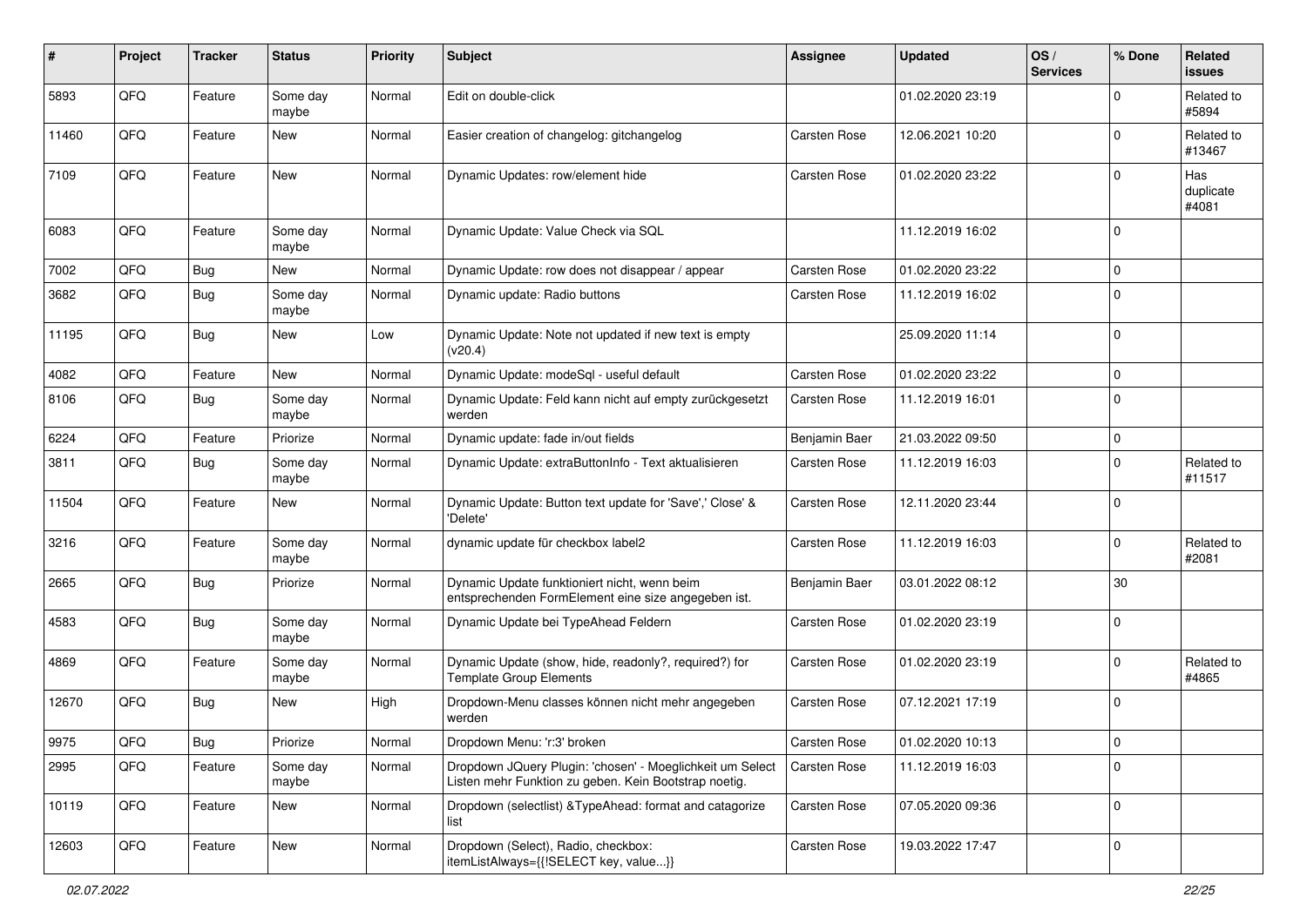| $\vert$ # | Project | <b>Tracker</b> | <b>Status</b>              | <b>Priority</b> | <b>Subject</b>                                                                                        | Assignee            | <b>Updated</b>   | OS/<br><b>Services</b> | % Done   | Related<br>issues    |
|-----------|---------|----------------|----------------------------|-----------------|-------------------------------------------------------------------------------------------------------|---------------------|------------------|------------------------|----------|----------------------|
| 5562      | QFQ     | Feature        | Priorize                   | Normal          | Drag'n'Drop fuer Uploads                                                                              | Benjamin Baer       | 21.03.2022 09:52 |                        | $\Omega$ | Related to<br>#9706  |
| 7217      | QFQ     | Feature        | Priorize                   | Normal          | Download: notice User if `_sip=?` is missing                                                          | Carsten Rose        | 01.02.2020 10:13 |                        | $\Omega$ |                      |
| 7100      | QFQ     | Feature        | Some day<br>maybe          | Normal          | Download: log access, max downloads, time limit                                                       |                     | 01.02.2020 23:19 |                        | $\Omega$ |                      |
| 6292      | QFQ     | Feature        | New                        | Normal          | Download: File speichern mit Hash aber original Filename in<br>der Datenbank vermerken fuer Downloads | <b>Carsten Rose</b> | 01.02.2020 23:21 |                        | 0        |                      |
| 10996     | QFQ     | Feature        | New                        | Normal          | Download video via sip: no seek                                                                       | Carsten Rose        | 12.08.2020 14:18 |                        | 0        |                      |
| 5221      | QFQ     | Bug            | New                        | High            | Download Dialog: Bleibt stehen in FF wenn Datei<br>automatisch gespeichert wird.                      | Carsten Rose        | 03.05.2021 21:14 |                        | $\Omega$ |                      |
| 4293      | QFQ     | Bug            | Some day<br>maybe          | Normal          | Download broken if token 'd:' is missing - but no error<br>message                                    | Carsten Rose        | 11.12.2019 16:03 |                        | $\Omega$ | Related to<br>#7514  |
| 12109     | QFQ     | Feature        | New                        | Normal          | Donwload Link: Plain, SIP, Persistent Link, Peristent SIP -<br>new notation                           | Carsten Rose        | 03.05.2021 20:45 |                        | 0        | Related to<br>#12085 |
| 3905      | QFQ     | Feature        | Some day<br>maybe          | Normal          | Documentation: Best Practice anhand eines Online<br>Bewerbungstools                                   | Carsten Rose        | 11.12.2019 16:03 |                        | 0        |                      |
| 8316      | QFQ     | <b>Bug</b>     | Feedback                   | Normal          | Documentation/Behaviour for Nested Queries and<br>Record-Store confusing                              | Nicola Chiapolini   | 20.11.2019 09:14 |                        | $\Omega$ |                      |
| 8894      | QFQ     | Feature        | Some day<br>maybe          | Normal          | Documentation Tags Usable in QFQ Application                                                          | Carsten Rose        | 11.12.2019 16:01 |                        | $\Omega$ |                      |
| 14377     | QFQ     | <b>Bug</b>     | <b>New</b>                 | Normal          | Documentation > General Tips: white page after migration                                              | Enis Nuredini       | 19.06.2022 16:37 |                        | $\Omega$ |                      |
| 13460     | QFQ     | <b>Bug</b>     | New                        | Normal          | Doc: Password set/reset  password should not processed<br>with 'html encode'                          | <b>Carsten Rose</b> | 19.03.2022 17:46 |                        | $\Omega$ |                      |
| 8892      | QFQ     | Feature        | Some day<br>maybe          | Normal          | Display and Edit SQL Comments in Form Editor                                                          | Carsten Rose        | 11.12.2019 16:01 |                        | $\Omega$ |                      |
| 3458      | QFQ     | Feature        | Some day<br>maybe          | Normal          | Display 'Edit Form Element'-Checkbox on form: should<br>depend on FE Group                            | Carsten Rose        | 11.12.2019 16:02 |                        | $\Omega$ | Related to<br>#3447  |
| 3273      | QFQ     | Feature        | Some day<br>maybe          | Low             | Dirty Flag in Form                                                                                    | <b>Carsten Rose</b> | 11.12.2019 16:02 |                        | $\Omega$ |                      |
| 12503     | QFQ     | Feature        | Priorize                   | Normal          | Detect dangerous UPDATE statement with missing WHERE                                                  | Carsten Rose        | 05.05.2021 22:09 |                        | 0        |                      |
| 7481      | QFQ     | Feature        | New                        | Normal          | Detect 'BaseUrl' automatically                                                                        | <b>Carsten Rose</b> | 01.02.2020 23:21 |                        | $\Omega$ |                      |
| 7630      | QFQ     | Feature        | Priorize                   | Normal          | detailed error message for simple upload                                                              | Carsten Rose        | 01.02.2020 10:13 |                        | $\Omega$ |                      |
| 5850      | QFQ     | Feature        | Some day<br>maybe          | Normal          | Deployment: In QFQ Doc best practice fuer zeitgemaesses<br>Deployment beschreiben                     |                     | 01.02.2020 23:20 |                        | $\Omega$ |                      |
| 13566     | QFQ     | Feature        | Ready to sync<br>(develop) | Normal          | Delete config-example.qfq.php file                                                                    | <b>Carsten Rose</b> | 23.12.2021 09:25 |                        | $\Omega$ |                      |
| 9348      | QFQ     | Feature        | <b>New</b>                 | Normal          | defaultThumbnailSize: pre render thumbnails                                                           | Carsten Rose        | 12.06.2021 09:05 |                        | $\Omega$ |                      |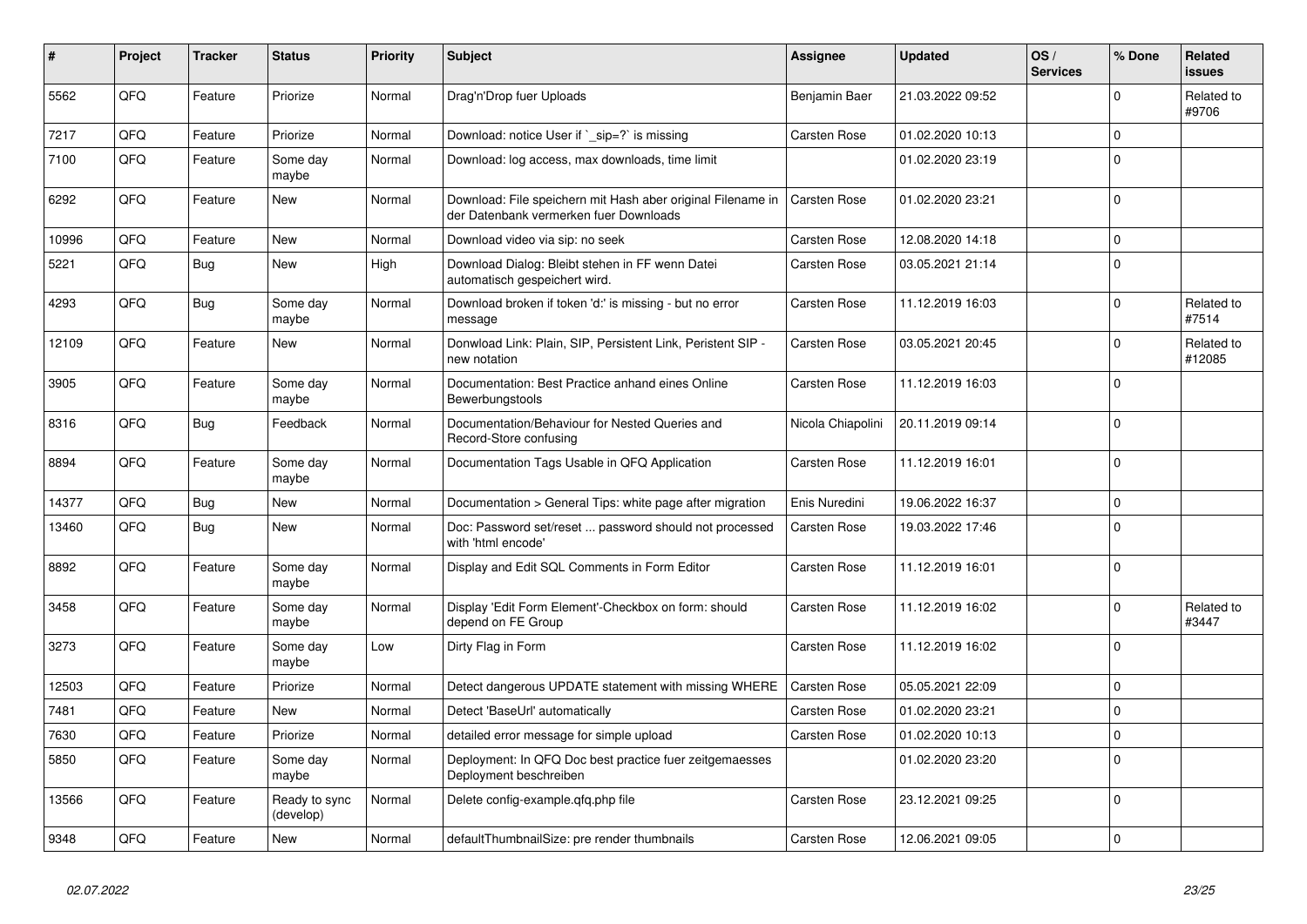| ∦     | Project        | <b>Tracker</b> | <b>Status</b>     | <b>Priority</b> | <b>Subject</b>                                                                                                                                                | <b>Assignee</b>     | <b>Updated</b>   | OS/<br><b>Services</b> | % Done         | Related<br><b>issues</b>                        |
|-------|----------------|----------------|-------------------|-----------------|---------------------------------------------------------------------------------------------------------------------------------------------------------------|---------------------|------------------|------------------------|----------------|-------------------------------------------------|
| 3331  | QFQ            | Feature        | Some day<br>maybe | Normal          | Default Tooltip fuer _page? Links: mit Form und Record ID                                                                                                     | <b>Carsten Rose</b> | 11.12.2019 16:02 |                        | $\mathbf 0$    |                                                 |
| 3130  | QFQ            | Bug            | Some day<br>maybe | Normal          | Debug Info's nicht korrekt nach 'New > Save'.                                                                                                                 | <b>Carsten Rose</b> | 11.12.2019 16:03 |                        | $\mathbf 0$    | Related to<br>#3253                             |
| 4627  | QFQ            | Feature        | Some day<br>maybe | Normal          | dbupdate: all tables - check 'create', 'modified' if it is possible<br>to change to default 'CURRENT_TIMESTAMP' and modified<br>'ON UPDATE CURRENT_TIMESTAMP' |                     | 01.02.2020 23:20 |                        | $\mathbf 0$    |                                                 |
| 6992  | QFQ            | Feature        | Some day<br>maybe | Normal          | DB exception: Syntax Highlight                                                                                                                                |                     | 11.12.2019 16:01 |                        | $\mathbf 0$    | Related to<br>#5450                             |
| 14303 | QFQ            | Bug            | ToDo              | Normal          | datetime broken with picker                                                                                                                                   | Enis Nuredini       | 17.06.2022 09:02 |                        | $\mathbf 0$    | Related to<br>#12630                            |
| 13767 | QFQ            | <b>Bug</b>     | Feedback          | Normal          | date/time-picker: required shows up/down button orange                                                                                                        | Enis Nuredini       | 16.05.2022 23:16 |                        | $\mathbf 0$    |                                                 |
| 12337 | QFQ            | Feature        | Some day<br>maybe | Normal          | Database.php: better caching                                                                                                                                  | <b>Carsten Rose</b> | 16.09.2021 15:10 |                        | $\overline{0}$ |                                                 |
| 4719  | QFQ            | Feature        | Some day<br>maybe | Normal          | Custom Message in Client in case of 'Browser tab close,<br>modification will be lost'                                                                         |                     | 01.02.2020 23:20 |                        | $\overline{0}$ |                                                 |
| 3990  | QFQ            | Feature        | Some day<br>maybe | High            | custom class definition: add space automatically                                                                                                              | Carsten Rose        | 03.05.2021 21:14 |                        | $\overline{0}$ |                                                 |
| 9136  | QFQ            | Feature        | <b>New</b>        | Normal          | Create ZIP files with dynamic PDFs                                                                                                                            | Carsten Rose        | 01.02.2020 23:22 |                        | $\mathbf 0$    |                                                 |
| 13841 | QFQ            | Feature        | <b>New</b>        | Normal          | Create PDF via iText - evaluate                                                                                                                               | Carsten Rose        | 19.03.2022 17:42 |                        | $\mathbf 0$    |                                                 |
| 13843 | QFQ            | Feature        | New               | Normal          | Create JWT via QFQ                                                                                                                                            | Carsten Rose        | 19.03.2022 17:42 |                        | $\mathbf 0$    |                                                 |
| 10738 | QFQ            | Feature        | Some day<br>maybe | Normal          | CORS headers for external API requests                                                                                                                        |                     | 10.06.2020 14:00 |                        | $\overline{0}$ |                                                 |
| 8089  | QFQ            | Feature        | New               | Normal          | Copy/Paste for FormElements                                                                                                                                   | <b>Carsten Rose</b> | 01.02.2020 23:22 |                        | $\mathbf 0$    |                                                 |
| 12330 | QFQ            | Feature        | New               | Normal          | Copy to input field / text area / TinyMCE                                                                                                                     | <b>Carsten Rose</b> | 07.04.2021 09:01 |                        | $\overline{0}$ |                                                 |
| 12327 | QFQ            | Bug            | <b>New</b>        | Normal          | Copy to clipboard: Glyphicon can not be changed                                                                                                               | <b>Carsten Rose</b> | 27.12.2021 17:59 |                        | $\mathbf 0$    |                                                 |
| 4650  | QFQ            | Feature        | Some day<br>maybe | Normal          | Convert html to doc/rtf                                                                                                                                       | Carsten Rose        | 01.02.2020 23:20 |                        | $\mathbf 0$    | Related to<br>#10704                            |
| 12714 | QFQ            | Bug            | New               | Normal          | Conversion of GIF to PDF broken when GIF contains Alpha.                                                                                                      | <b>Carsten Rose</b> | 19.03.2022 17:49 |                        | $\mathbf 0$    |                                                 |
| 8082  | QFQ            | Feature        | Priorize          | High            | Contact form without saving record                                                                                                                            | <b>Carsten Rose</b> | 07.12.2021 15:20 |                        | $\overline{0}$ | Related to<br>#8587,<br><b>Blocks</b><br>#11850 |
| 3349  | QFQ            | Bug            | Some day<br>maybe | Normal          | config.qfq.ini: a) vertraegt keine '=' im Value (z.B. Passwort),<br>b) Values sollten in ticks einschliessbar sein (spaces, )                                 | Carsten Rose        | 11.12.2019 16:02 |                        | $\mathbf 0$    |                                                 |
| 4279  | QFQ            | <b>Bug</b>     | Some day<br>maybe | High            | config.linkVars lost                                                                                                                                          | Carsten Rose        | 03.05.2021 21:14 |                        | $\mathbf 0$    |                                                 |
| 7102  | $\mathsf{QFQ}$ | Feature        | New               | Normal          | Comment sign in report: '#' and '--'                                                                                                                          | Carsten Rose        | 01.02.2020 23:21 |                        | $\pmb{0}$      |                                                 |